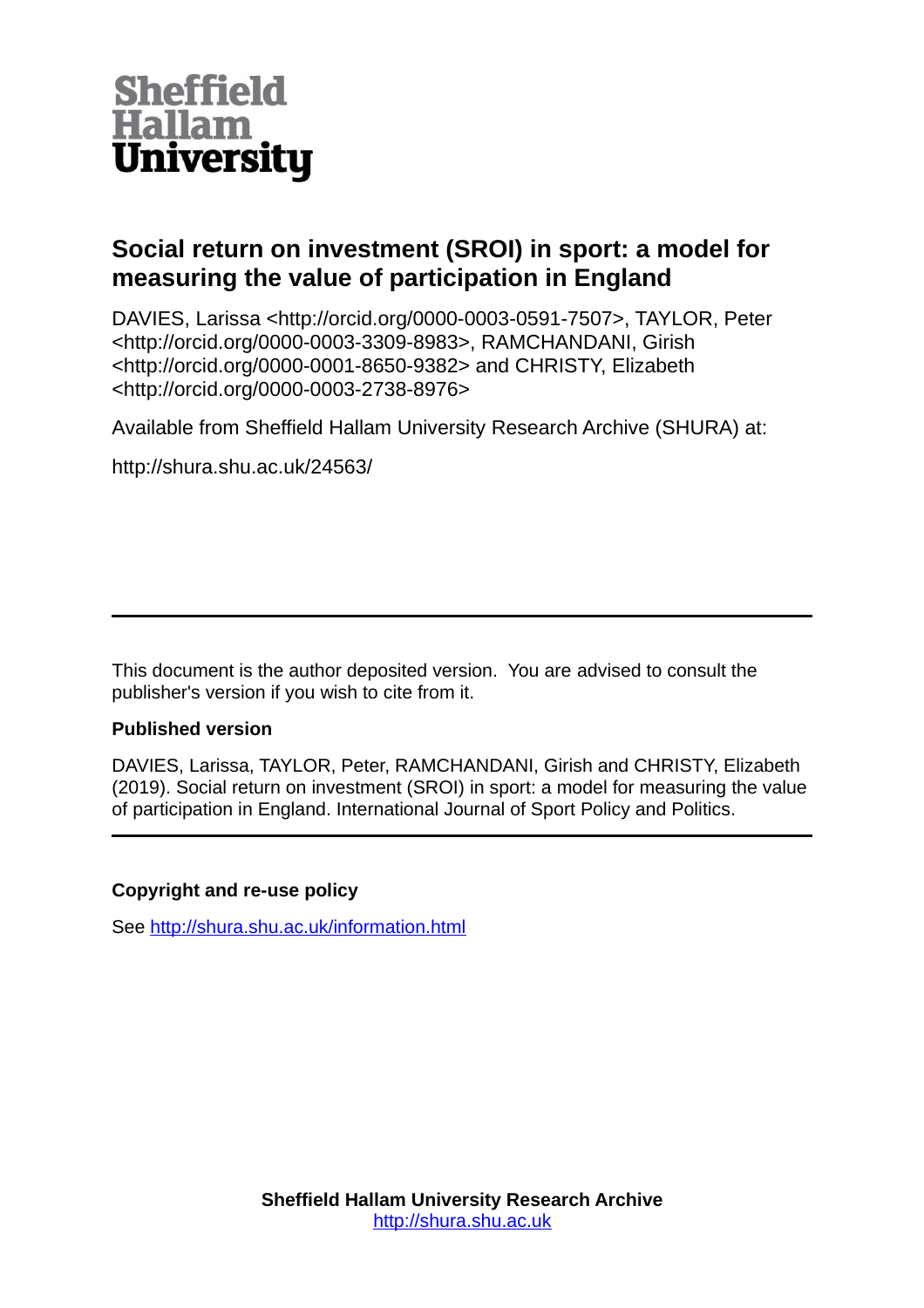# **Social Return on Investment in Sport: A model for measuring the value of participation in England**

Authors: Larissa E. Davies\*, Peter Taylor, Girish Ramchandani and Elizabeth Christy (all authors Sheffield Hallam University)

**To cite this article:** Davies, L. E.; Taylor, P.; Ramchandani, G. & Christy E. (2019) Social return on investment (SROI) in sport: a model for measuring the value of participation in England, *International Journal of Sport Policy and Politics*, [online published 24 April 2019] DOI: [10.1080/19406940.2019.1596967](https://doi.org/10.1080/19406940.2019.1596967)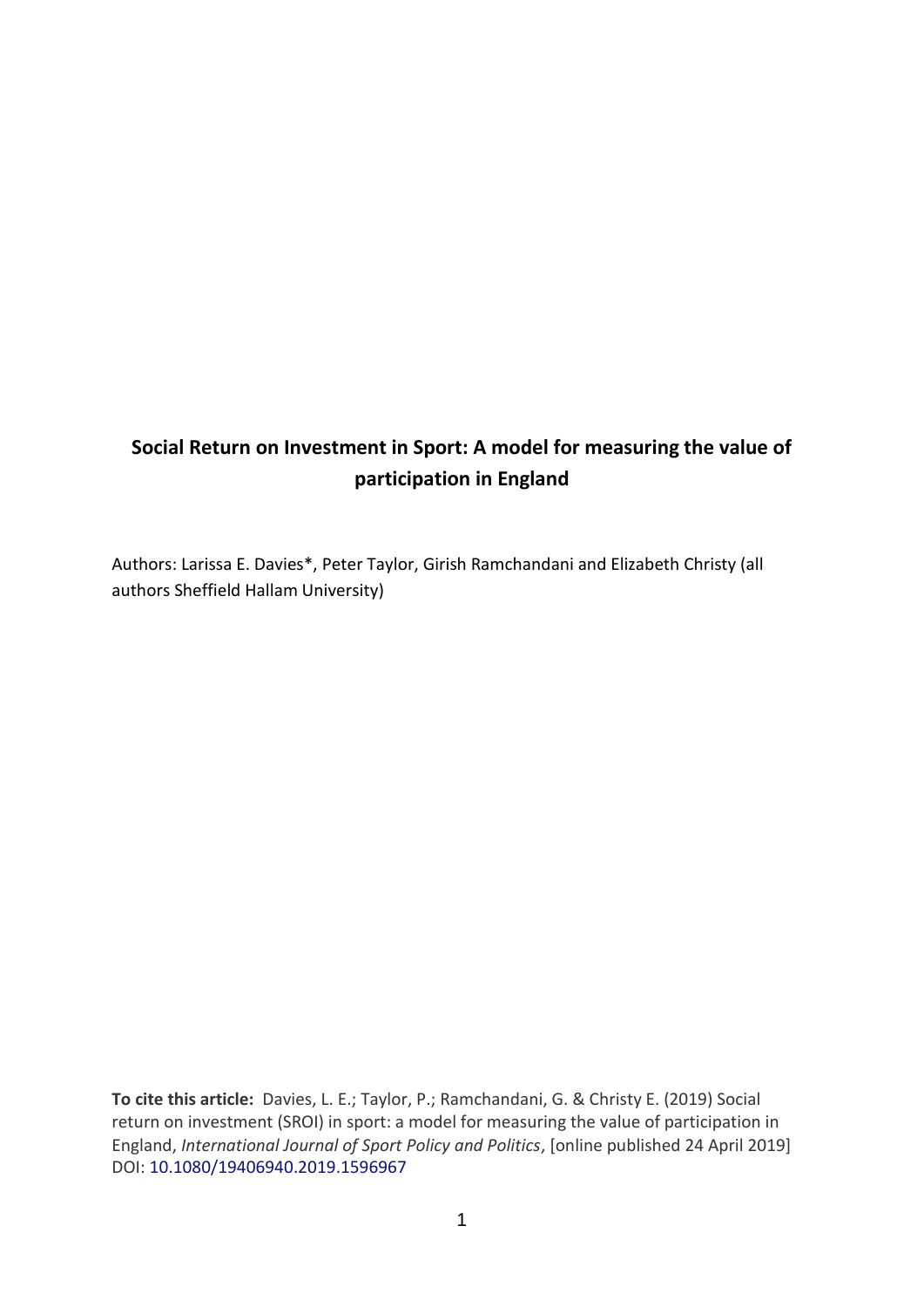# **Social Return on Investment in sport: A model for measuring the value of participation in England**

# **Abstract**

Recent and historical evidence suggests that sport creates societal benefits in terms of improved health, reduced crime, improved education and enhanced subjective well-being. However, there is limited empirical research on the monetary value of these non-market outcomes for society.

The original research presented in this paper aims to calculate the social impact of sport in England, using a Social Return on Investment (SROI) framework. It is the first time a SROI framework has been used to value the sports sector at the national level. According to our study, in 2013/14 the social value of sports participation in England was £44.8 billion and the total financial and non-financial inputs to sport were £23.5 billion, giving a SROI ratio of 1.91. This means that for every £1 invested in sport, £1.91 worth of social benefit was generated.

The research has several implications for policy makers. First, it shows it is possible to use a SROI framework to measure and value the wider benefits of sport to society, which provides a useful benchmarking tool for gathering evidence on the social impact of sport. Second, the research demonstrates that the return on investment in sport in England is positive and substantial, providing policy makers with evidence-based research upon which to better articulate the case for investment in sport. Third, it provides evidence that sport creates value to society across multiple social outcomes, potentially making it a cost-effective investment for addressing social issues across multiple public policy areas.

# **Keywords**

Sports participation, Sports volunteering, Non-market benefits, Social impact, Social value, SROI.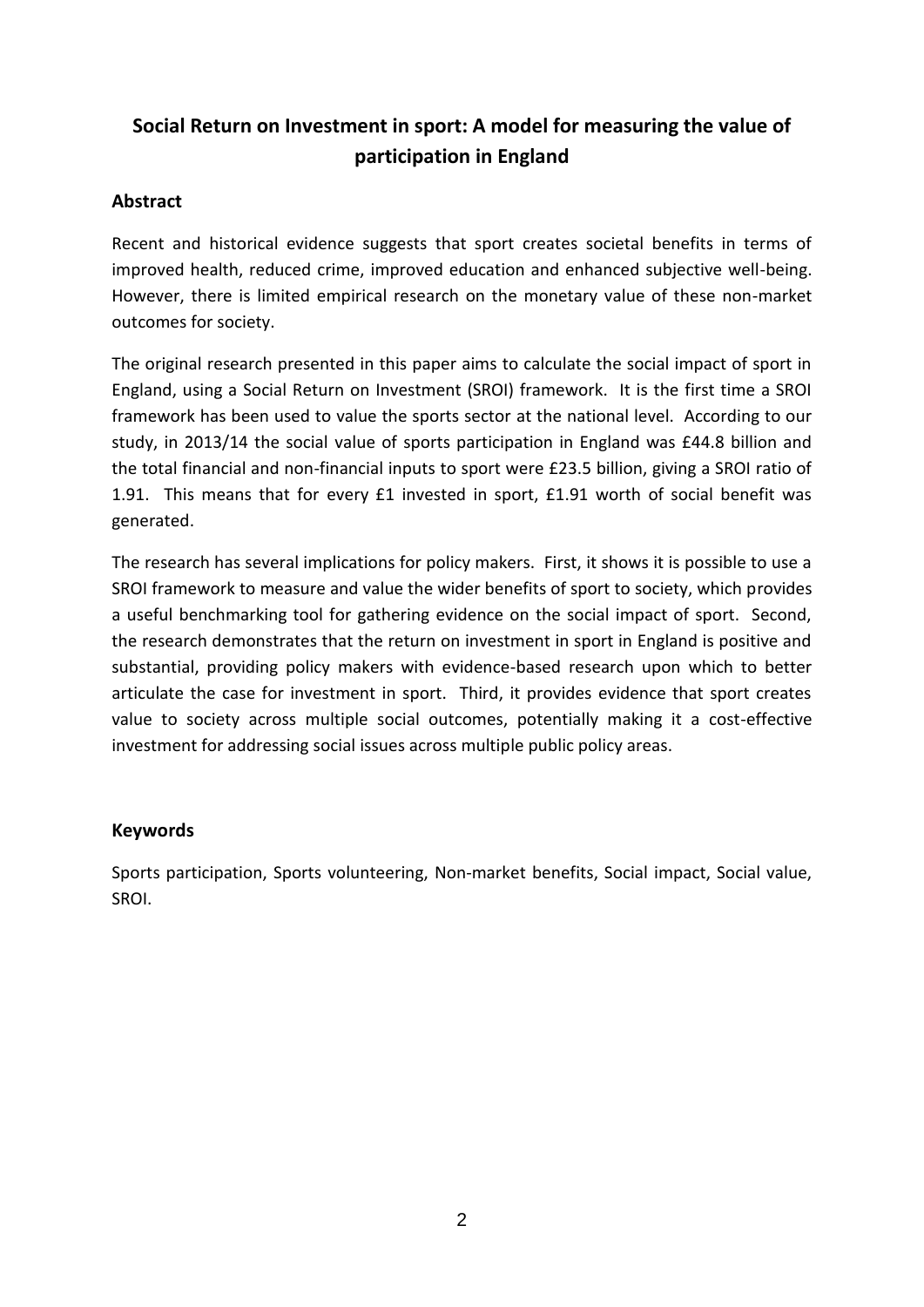# **Social Return on Investment in sport: A model for measuring the value of participation in England**

#### **Introduction**

Sport is widely perceived to have the potential to improve the lives of individuals and communities, and to generate positive social impacts within society. However, it has long been argued that there is insufficient evidence to support the case (Coalter, 2007). A systematic review of evidence on the social impact of culture and sport (Taylor *et al.,* 2015), published by a UK government department, contrasts this view. It argues that sport may have turned a corner from a position of being criticised as being under-researched, to one of noteworthy evidence in several areas including health, crime, education and subjective wellbeing. While the findings provide increasing evidence for policy makers in the UK and internationally, there is limited research on the monetary value of social outcomes generated from sport for society. Studies more commonly use non-monetary approaches to quantify the relative importance of social outcomes, for example rankings and Likert scales. In cases where research has monetised social outcomes, it is often context-specific for amenities or initiatives in particular geographical locations (e.g. Baker Tilly, 2013; ICF GHK, 2013). There has been little attempt to monetise the social value of sport at the population level. The research presented in this paper addresses this omission. It builds on the evidence presented in Taylor *et al.* (2015) to create a national model for estimating the social impact of sport.

Social Return on Investment (SROI) is a framework used for understanding, measuring and valuing net social impacts of an activity, organisation or intervention (Nicholls *et al.,* 2012). SROI is increasingly used across a range of policy areas, especially by public agencies and third sector organisations, to measure and value social impacts and to justify public investment (Fujiwara, 2014). It is also used by organisations to understand where activities create social value and as a strategic tool for planning and maximising social value in the future. This research aims to estimate the social impact of sport in England in 2013/14, using a SROI framework. It values the non-market (non-financial) impacts of sport, including health, crime, education, subjective well-being, and expresses the combined value of these outcomes in relation to the initial investment in sport. It is the first time that this approach has been used to measure the social value of the sports sector.

The purpose of the research is to put a monetary value on the wider social impact of sport, and in doing so identify and inform policy makers of the relative importance of different social outcomes to society. It seeks to apply an existing approach to social impact measurement, in a new sector-wide context, with the aim of achieving results which are as robust as possible, while being careful not to overclaim. A short summary of the findings was previously disseminated to stakeholders (Davies *et al.,* 2016). However, this paper explores and explains the work more fully.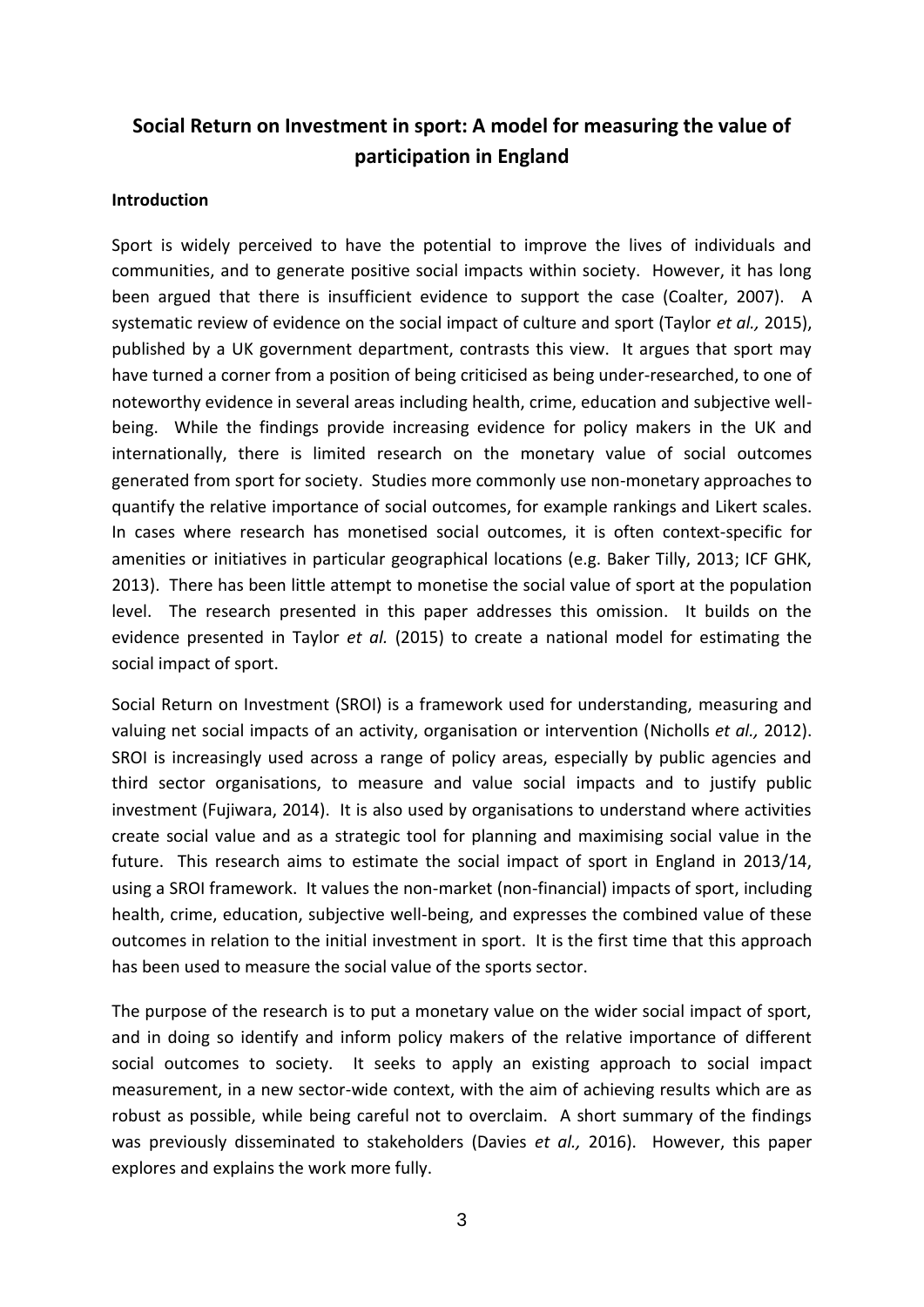The first part of the paper defines the context of the research. It outlines the policy context; definitions of sport and social impact; evidence linking sports participation with social outcomes, and approaches to social impact measurement. The paper then discusses the methodology and measurement of sport in England, which includes presentation of the key findings. The discussion section explores the implications of the findings for policy and the limitations of the research. The paper concludes by suggesting how research on valuing the social impact of sport could be improved.

### **Research context**

### *Policy context*

In the UK, there has been a clear shift in sport policy from investment in sport for sports sake, to the wider use of sport for societal good. From around 2000 onwards, sport policy has been reoriented to consider greater symbiotic links between sport and wider non-sport agendas such as health, education and social inclusion (King, 2009; Davies, 2010). Continued support for using sport to address wider policy agendas is clearly demonstrated in the most recent UK government strategy, *Sporting Future: a new strategy for an Active Nation* (HM Government, 2015), published in December 2015. This strategy clearly articulates an increased emphasis on the potential of sport for social good:

'...in delivering this Strategy we will change sport funding so it is no longer merely about how many people take part, but rather how sport can have a meaningful and measurable impact on improving people's lives (p. 6).

*Sporting Future* is focused on the potential benefits that sport brings to society in relation to five outcomes: physical well-being, mental well-being, individual development, social and community development and economic development. These outcomes are at the heart of Sport England's strategy, *Towards an Active Nation* (Sport England, 2016). Sport England are the agency tasked with development of grassroots sport in England and public funding though this agency 2016-2021 will be directed to delivering these outcomes and success will be measured against improvement on each of them.

Internationally, there has also been a prominent shift of policy towards emphasising the wider impacts of sport on society. Hoye *et al.* (2010) note how the connection between sport and positive social and community benefits has gained increasing acceptance throughout the world, and is evident in the sports policies of various countries, including Australia, New Zealand and Canada. The Australian Government's policy *Play.Sport.Australia*, (Australian Sports Commission, 2015) argues the importance of sports participation for physical and mental health and outlines the wider case for sports participation:

Sport also helps to build our confidence and self-esteem, and reduces our crime rates. It helps us to deliver stronger communities, bridges cultural boundaries and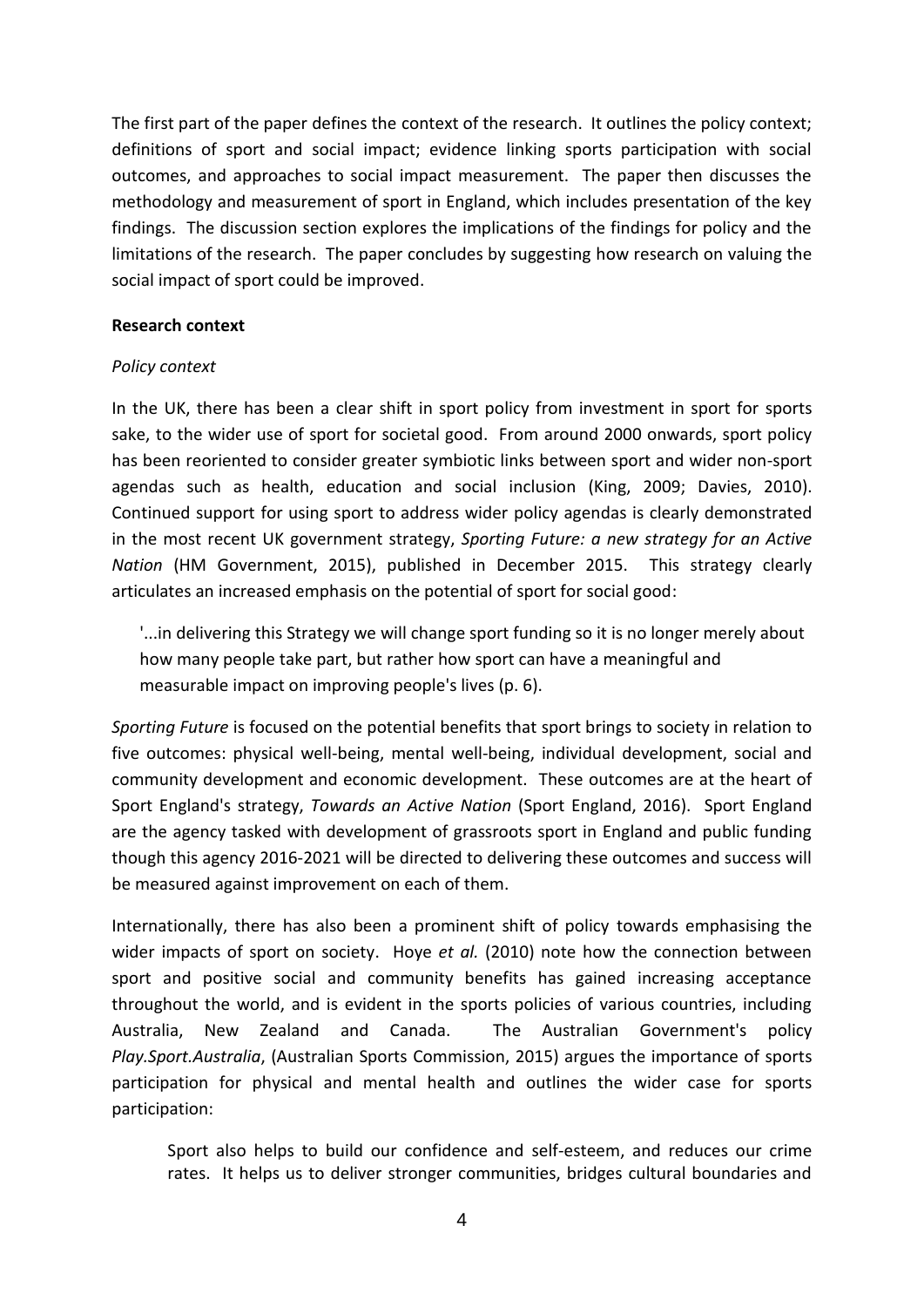improves our international relations. Sport improves our academic lives and creates an environment where all are equal (p. 3).

In Canada the most recent policy document, *Canadian Sport Policy 201*2, recognises the positive impacts of sport on individuals, communities and societies. The policy argues that sport is potentially a powerful agent of social change and can contribute to various societal outcomes including: enhanced education and skill development; improved health and wellness; increased civic pride, engagement and cohesion. One of its five policy goals is for sport to be used as a tool for social and economic development (Government of Canada, 2012).

In the examples given, a common narrative across international sport policy is the notion that sport is uniquely placed to cut across a wide range of policy agendas, in a way that is possibly wider reaching than say active travel or physical activity in isolation. The spill-over effects of sport across multiple policy areas creates the potential for it to be a cost-effective intervention for addressing wider social policy targets. There is an increasing need to capture the value that sport plays beyond providing jobs and driving economic growth. Furthermore, in times of economic constraint and evidence-based decision making, there is a need now more than ever, to evaluate the case for public investment in sport.

### *Defining 'sport' and 'social impact'*

Before the summary of evidence, it is important to define two key terms relevant to the research presented. These are sport and social impact.

Sport is a broad term that is widely defined. Many sport policy makers in Europe, including the UK Sports Councils of England, Northern Ireland, Wales and Scotland, use the Council of Europe's definition of sport:

Sport means all forms of physical activity which, through casual or organised participation, aim at expressing or improving physical fitness and mental well-being, forming social relationships or obtaining results in competitions at all levels (Council of Europe, 2001).

The research presented in this paper adopts an inclusive definition of sport based on the activities included in the England Active People Survey (APS). The APS was the annual telephone survey (circa 165,000 adults) used by Sport England to measure the number of adults taking part in sport and active recreation in England. The last set of results for the APS was September 2016, when it was replaced by the Active Lives Survey. As the relevant survey at the time, the research presented in this paper includes all activities categorised as sport and formal exercise in APS, including dance, but excluding other forms of physical activity such as gardening and household activities which are clearly not related to sport or formal exercise. APS did not include recreational walking but includes more organised and intense/strenuous walking activities such as backpacking, hill trekking, cliff, gorge and hill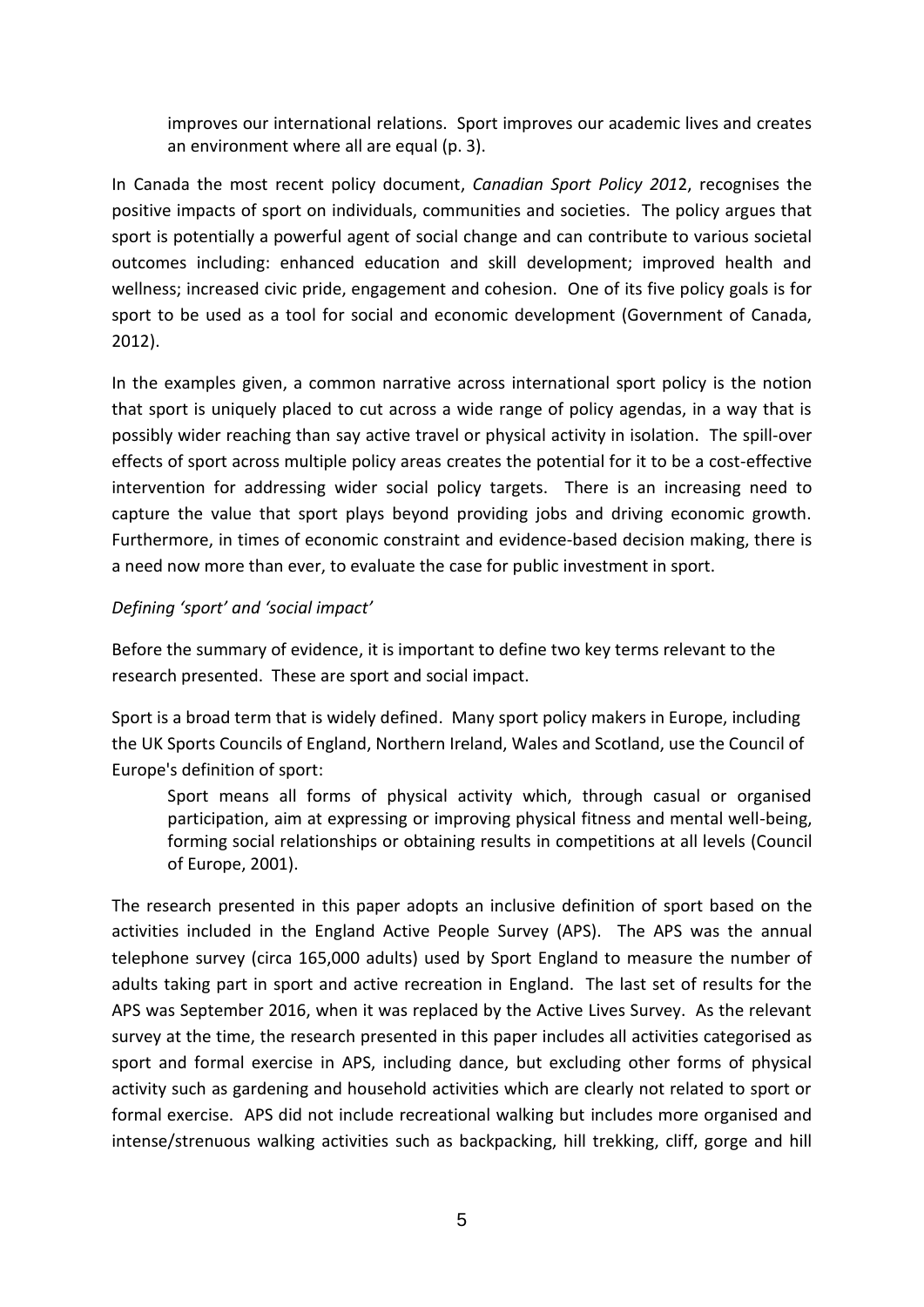walking, rambling, power walking and sport walking. A full list of the activities included in the research can be found in the APS technical report (TNS, 2013).

The SROI methodology does not impose a definition of social impact on researchers but requires researchers to be clear about the definitions they are using. Social impact is a term used widely within academic literature and across government policy. It is a term which encompasses both social benefits and costs, and specifically those which are non-traded, i.e. not part of the market system. This research adopts an inclusive definition of social benefits and costs, embracing both social and private domains. First, it includes benefits and costs which affect someone other than the direct participant, e.g. through externalities and public goods. They include the following:

- changes in health care costs, derived from health changes of individuals;
- changes in criminal justice system costs, derived from changes in crime and antisocial behaviour and in pro-social behaviour and citizenship;
- the value of changes in human capital and productivity for society, derived from education changes for individuals;
- the value of changes in social capital, derived from bonding, bridging and linking capital changes; and changes in volunteering.

Second, it includes relevant benefits and costs which affect individual sport participants and volunteers, because they are part of society. This includes personal subjective well-being benefits and costs from participating and volunteering in sport. Subjective well-being is defined as life satisfaction or happiness pertaining to the individual (Bridges, 2006; Galloway *et al.,* 2006).

The definition of social impacts used in this research represents the monetary value of costs saved, and the benefits gained, to both private individuals and society. It is therefore more extensive than the common definition of social benefits and costs used in economics, which tends to focus on non-traded, external effects on anyone other than the producer or consumer involved in the activity.

# *Sport and social outcomes*

Alongside the growing recognition and use of sport as a policy tool for achieving wider societal outcomes, there has been a growth in academic interest and evaluative research on the social impacts of sport. A systematic review of literature on this topic was published in 2015 by the UK Department for Digital Culture Media and Sport (DCMS) (Taylor *et al*., 2015). The review was used to inform the development of the SROI sport model.

Taylor *et al*. (2015) critically evaluated literature relating to five areas: health, crime, education, social capital and subjective well-being. The literature was assessed for quality using a hierarchy of evidence (Guyatt *et al.*, 1995; Sackett, 1996). The hierarchy recognises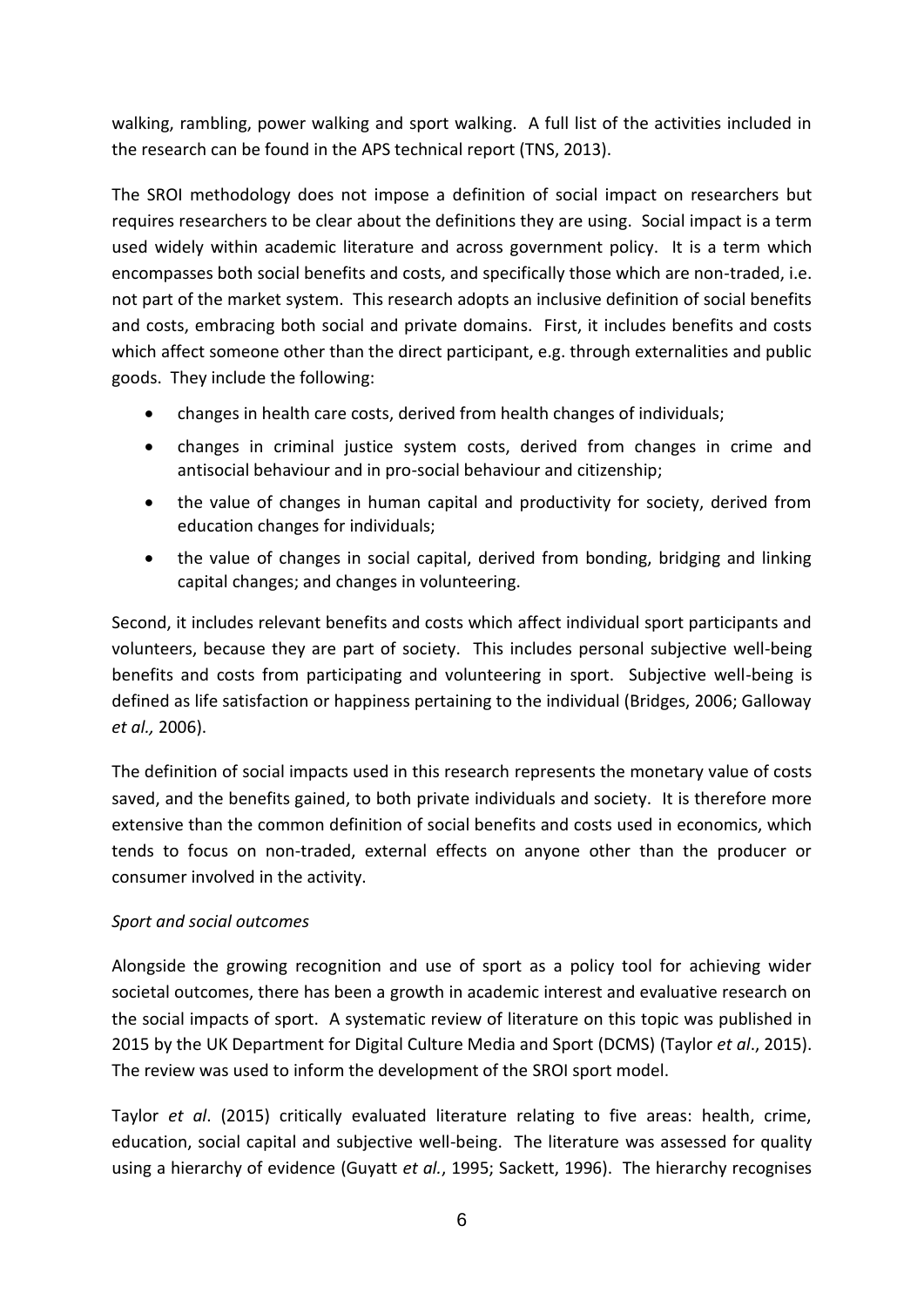that evidence varies in quality and attempts to grade evidence according to its reliability and effectiveness. Taylor *et al.* (2015) also considered the volume of evidence in each area, recognising that in some areas high quality evidence is simply not available, but a large number of lower qualities with similar findings can be used to draw inferences about impact. The review was based on 240 references, selected from a search strategy which yielded 16,807 hits.

The most robust evidence reviewed was in health (101 studies). Although some studies included in the report were associational, Taylor et al (2015) suggest a consensus, based on robust scientific evidence, that participation in sport and exercise generates populationwide primary (preventative) and secondary (therapeutic) physical and mental health benefits. This includes the prevention and treatment of chronic diseases including, but not limited to, cardiovascular disease, strokes, diabetes, obesity, some cancers and various neurological conditions. Evidence in health was synthesized from 46 high quality studies including meta-analyses and systematic reviews, randomised control trials (RCT), cohort studies and case controls. The research design of these studies enables the direction of causality between sports participation and health to be clearly established.

Taylor *et al.* (2015) also found a substantial volume of evidence relating to the relationship between sports participation and education (25 studies) and crime (40 studies). In education, this focused on the positive relationship between sports participation and education intermediate outcomes (such as behaviour and attendance) and final outcomes (such as attainment and progression). In crime, evidence specifically in relation to improved prosocial behaviour and reduced antisocial behaviour was found, particularly for young men, although some negative effects were reported relating to increased drunk and violent behaviour in some sports. In both of these areas, evidence was very diverse, relating to a wide range of contexts and groups. Although the quality of evidence was lower than for health, findings were drawn from studies that included an RCT, cohort and case control research designs, giving an indication of the direction of the relationship between these outcomes and sports participation.

Relative to the other areas of social impact, Taylor *et al.* (2015) found a much lower volume of evidence on sport and subjective well-being (8 studies), reflecting the relatively new emergence of this area. Studies mainly focused on positive associations between participation and volunteering in sport and measures of life satisfaction and happiness. Most were commonly investigated using large-scale data analysis. Ordinarily cross-sectional analysis does not enable the direction of relationships to be identified. However, regression analysis and the instrumental variable approach adopted in some studies in this area controlled for confounding and measurement errors, making causal inferences between sport and subjective well-being possible (e.g. Fujiwara et al, 2014a).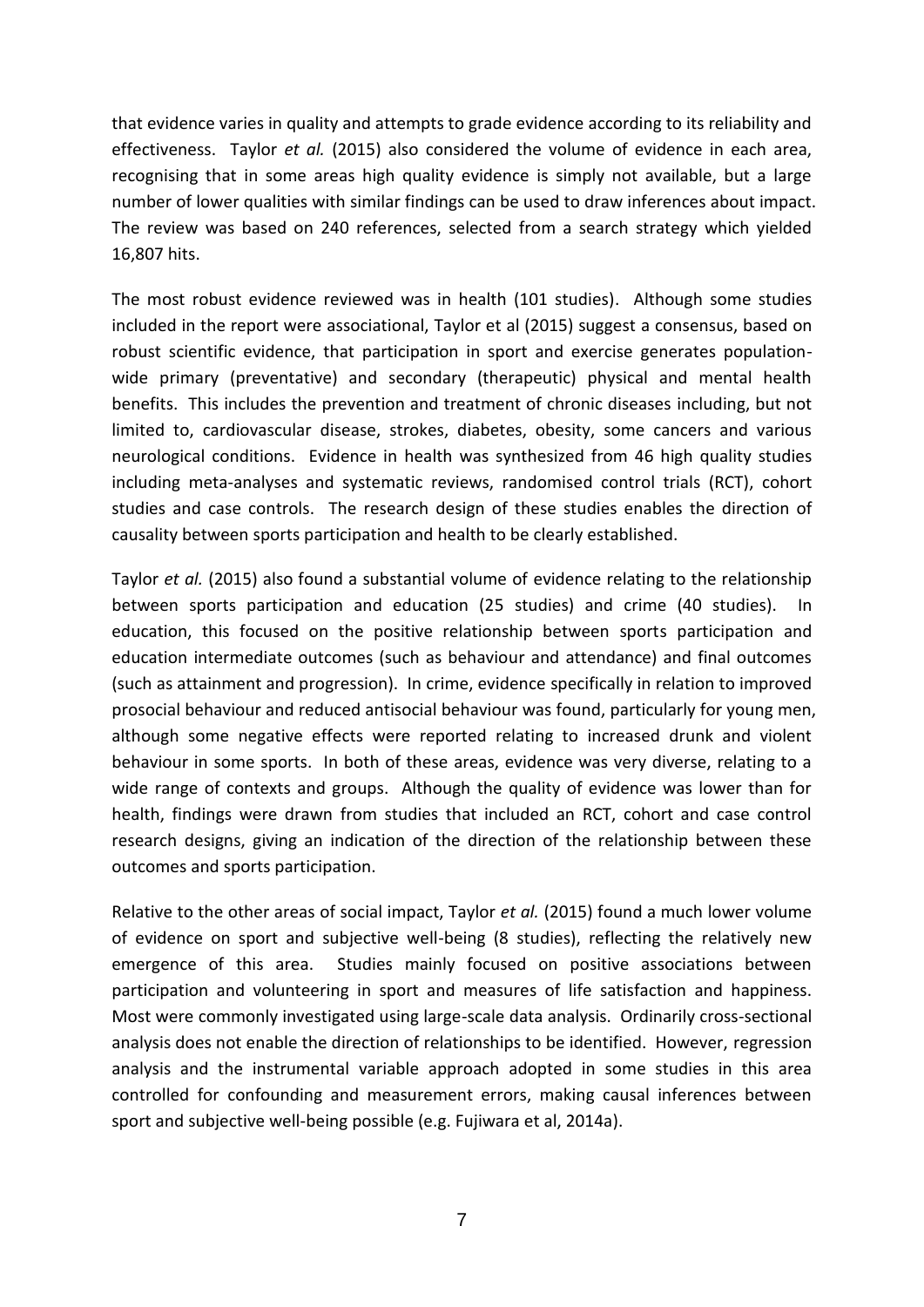In comparison to the previous areas discussed, there was less convincing evidence relating to social capital (24 studies). Although the review identified a link between sport and bridging and bonding capital, the evidence was mainly of a lower quality, making it difficult to draw any conclusions about the relationship between participation, volunteering and social capital.

The issue of causality is a perennial concern in evaluating evidence on the social impact of sport (Coalter, 2007). The hierarchical approach to categorising and assessing the quality of research, which was adopted by Taylor *et al*. (2015), enables the best quality evidence in each area to be identified and synthesised, and judgements to be made about the nature of relationships between sport and social outcomes, while also taking account of the volume of evidence. However, the widespread use of non-experimental data in education, crime and subjective well-being means there will always be uncertainty about cause and effect relationships, so assumptions drawn from this evidence about the exact magnitude of the engagement in sport, should be conservative and viewed cautiously.

#### *Social impact measurement and sport*

Over the last decade, a wide range of organisations from the public, private and third sectors have become increasingly interested in the social value they create (Fujiwara, 2014). There are many approaches to social impact measurement, including traditional economic evaluation tools such as Cost Benefit Analysis (CBA), Cost-utility Analysis, Cost-effectiveness Analysis and social measurement tools such as Social Accounting and Auditing and the Global Reporting Initiative (Banke-Thomas *et al*., 2015). In the UK, CBA forms the core methodology of the HM Treasury Green Book guidance on policy appraisal and evaluation and is the predominant tool used by government to assess whether a project or policy should be undertaken (Fujiwara, 2014). Traditionally, CBA studies have focused on economic costs and benefits, with wider societal concerns viewed as secondary. However, in recent years, methods which seek to incorporate a fuller spectrum of costs and benefits borne by society as a whole, including non-market social and environmental impacts, have become increasingly popular (Vardakoulias, 2013). SROI is one such method that has gained increasing recognition in this context.

#### SROI as an approach for measuring social impact

SROI was originally developed by the Roberts Enterprise Development Fund in the United States in the mid-1990s (Banke-Thomas *et al.,* 2015; New Economics Foundations (NEF), 2004). In the UK, the SROI framework was further developed under a government funded programme on measuring social value, which started in 2008 and was conducted by a consortium of organisations including The SROI Network (now Social Value UK), NEF, Charities Evaluation Services, the National Council for Voluntary Organisations and New Philanthropy Capital (Arvidson *et al.,* 2013). An outcome of this project was A Guide to Social Return on Investment, which is widely used by researchers and practitioners. It was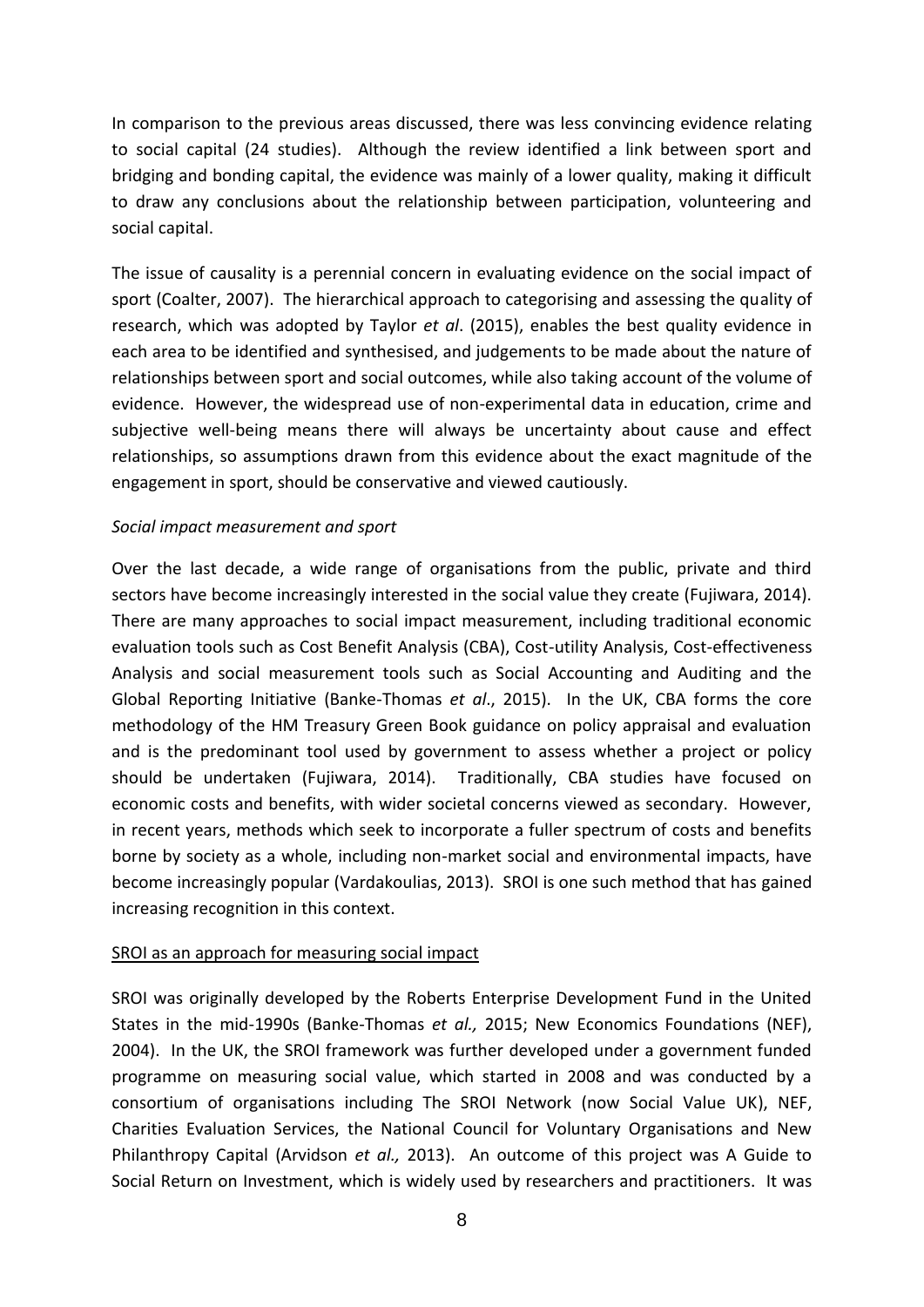first published in 2009 by the Office for the Third Sector in the Cabinet Office (Nicholls *et al.,* 2009) and subsequently revised in 2012 by The SROI Network (Nicholls *et al.,* 2012).

The SROI approach was developed from CBA, together with sustainability accounting and financial accounting (Social Value UK, 2014). Nicholls *et al.* (2012: 8) define it as 'a framework for measuring and accounting for [the] broad concept of value; it seeks to reduce inequality and environmental degradation and improve well-being by incorporating social, environmental and economic costs and benefits'. SROI offers an approach to social impact valuation which is guided by seven clear principles and a standardised framework. It is transparent, conservative and only includes material outcomes, namely those that if omitted, would affect the decisions of stakeholders. The SROI framework is built on a theory of change model and a commitment to valuing and monetising outcomes. It uses a wide range of methods for valuing, including preference and well-being valuation methods from CBA and financial metrics used in accounting (Fujiwara, 2014). SROI analysis expresses the value of the social outcomes created in relation to the cost of achieving them, as a single monetised SROI ratio.

As a measurement framework, SROI has the benefit that it can be applied to a wide range of organisations, interventions and public policy contexts. SROI principles can be applied at any level of rigour for the type of decision it is being used to inform. At one end of the spectrum SROI can use similarly high levels of rigour to CBA and inform policy, and at the other end it can use lower levels of rigour to inform operational decisions within an organisation. This enables a more widespread measurement of social value than is possible with other approaches, particularly in the third sector. Moreover, it is the only framework of those discussed above that has an external quality assurance process, carried out by Social Value UK, or Social Value International, which verifies the process of measurement at the higher levels of rigour.

A further merit of the SROI approach is that it provides a platform for meaningful engagement of multiple stakeholders, enabling the measurement of outcomes that matter to the people affected by an intervention, organisation or policy (Banke-Thomas *et al.,* 2015; Vardakoulias, 2013). Stakeholder involvement is a fundamental principle and is followed in all aspects of SROI, especially when trying to determine outcomes or changes which occur as a result of an activity (Arvidson *et al.,* 2010, 2013; Millar and Hall, 2013). While other social impact measurement approaches may involve stakeholders, it is not an implicit requirement, and as a result, unintended outcomes may be overlooked.

The SROI approach monetises value using a common metric, which enables multiple outcomes (and inputs) across different social impacts to be valued (e.g. health, crime, etc.). It also enables a singular monetary ratio to be calculated, which captures positive and negative outcomes, and illustrates a clear and easy to understand return on investment (Fujiwara, 2014). While this is clearly desirable from a policy perspective, the downside of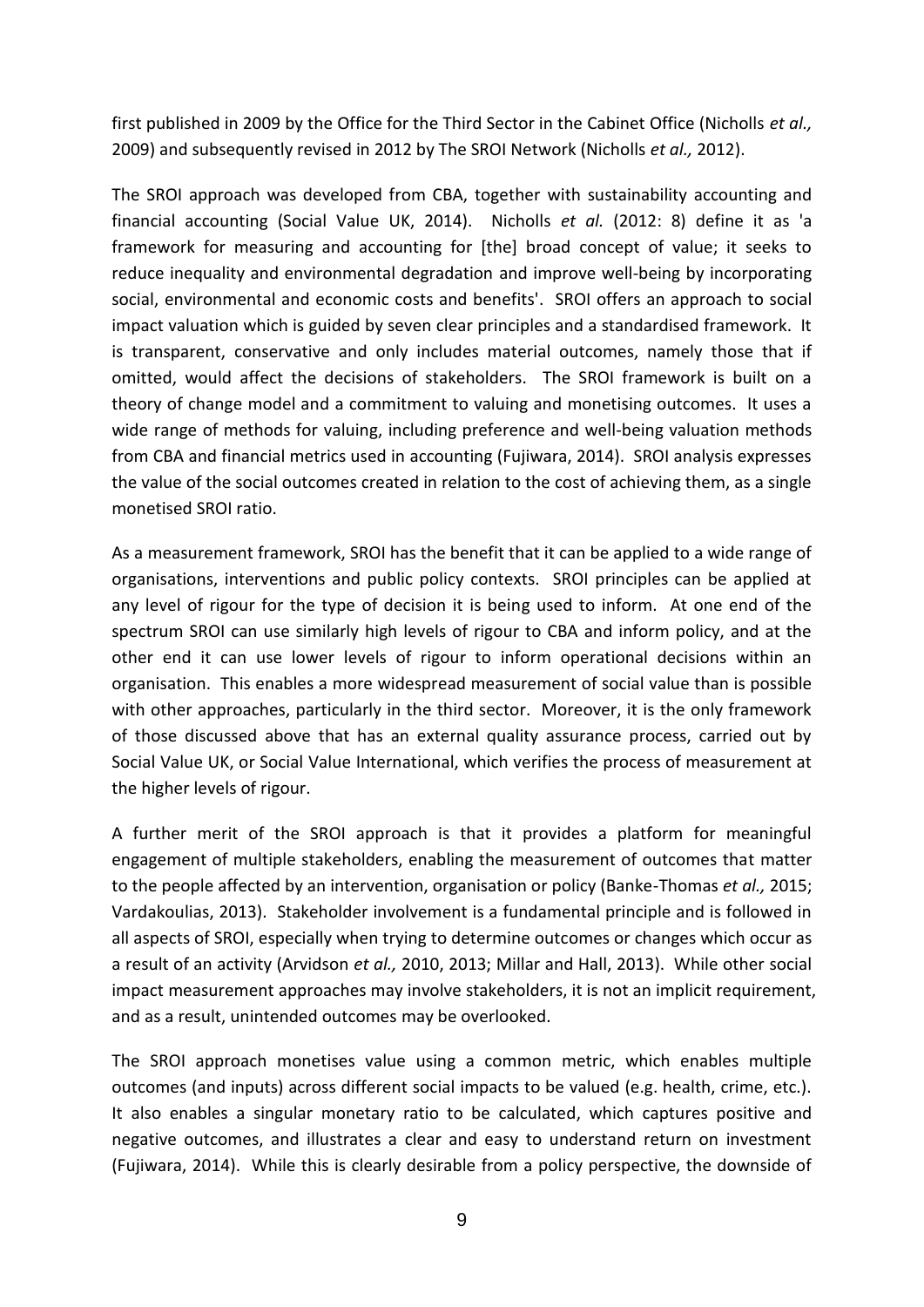using a range of valuation methods is that it makes comparison across studies and different interventions difficult (Ryan and Lyne, 2008; Millar and Hall, 2013) and SROI guidance warns against such comparisons for these reasons (Arvidson *et al.,* 2010, 2013).

In a systematic review of SROI methodology to account for value for money of public health interventions, Banke-Thomas *et al.* (2015) comment on the difficulty of attaching monetary values to non-market goods and establishing the counterfactual (i.e. what would have happened without the intervention). Fujiwara (2014) also notes that economists have raised a number of concerns about SROI, including a lack of guidance on valuing long term impacts; the process, which may not reflect impacts on human well-being; and a lack of guidance on how the opinions and values of individuals should be aggregated. However, these issues are not unique to SROI and most challenges are also concerns for other valuation approaches such as CBA (for fuller discussion of the pros and cons of other social impact measurement approaches see Fujiwara, 2014). On balance, SROI offers a practical and transparent framework, which can be used to capture the social value of different activities for diverse audiences. Nevertheless, its credibility as a measurement tool for informing policy rests partly on the judgements exercised by researchers and organisations using the approach, which should be carefully scrutinised (Arvidson *et al.,* 2013).

### SROI analysis in sport

SROI has primarily been adopted as a tool for social impact measurement by the third sector in the UK and US, and increasingly as a global measurement framework, across Europe and Asia (Millar and Hall, 2013; Fujiwara, 2014). In the UK, it is also increasingly being used in the private sector and by local authorities, although it is rarely used by central government departments (Fujiwara, 2014). Specifically, within sport SROI analysis has grown in popularity since 2010. Several charitable Leisure Trusts have commissioned SROI studies to evaluate the contribution of their facilities to the local authority area (e.g. Baker Tilly, 2010, 2012, 2013). SROI has also been used to measure the contribution of sports interventions, for example Sportivate (ICF GHK, 2013; Charlton, 2014) and the Cadbury's Spots vs Stripes programme (Smith *et al.,* 2012). There are also examples of it being used across the Sport for Development sector to measure the programmes and interventions (e.g. Hopkinson, 2016; Butler and Leathem, 2014). To date, the use of SROI in sport has focused on the measurement at the local level, with no studies attempting to measure the social impact of sport at the sector-wide level. This paper addresses the gap by presenting a SROI of sport at the population level in England.

# **Methodology**

The seven SROI principles are: involve stakeholders; understand what changes; value things that matter; only include what is material; do not over-claim; be transparent; and verify the result (Nicholls *et al.*, 2012) The application of SROI requires judgement throughout the research process and these principles were used to guide key decisions and assumptions,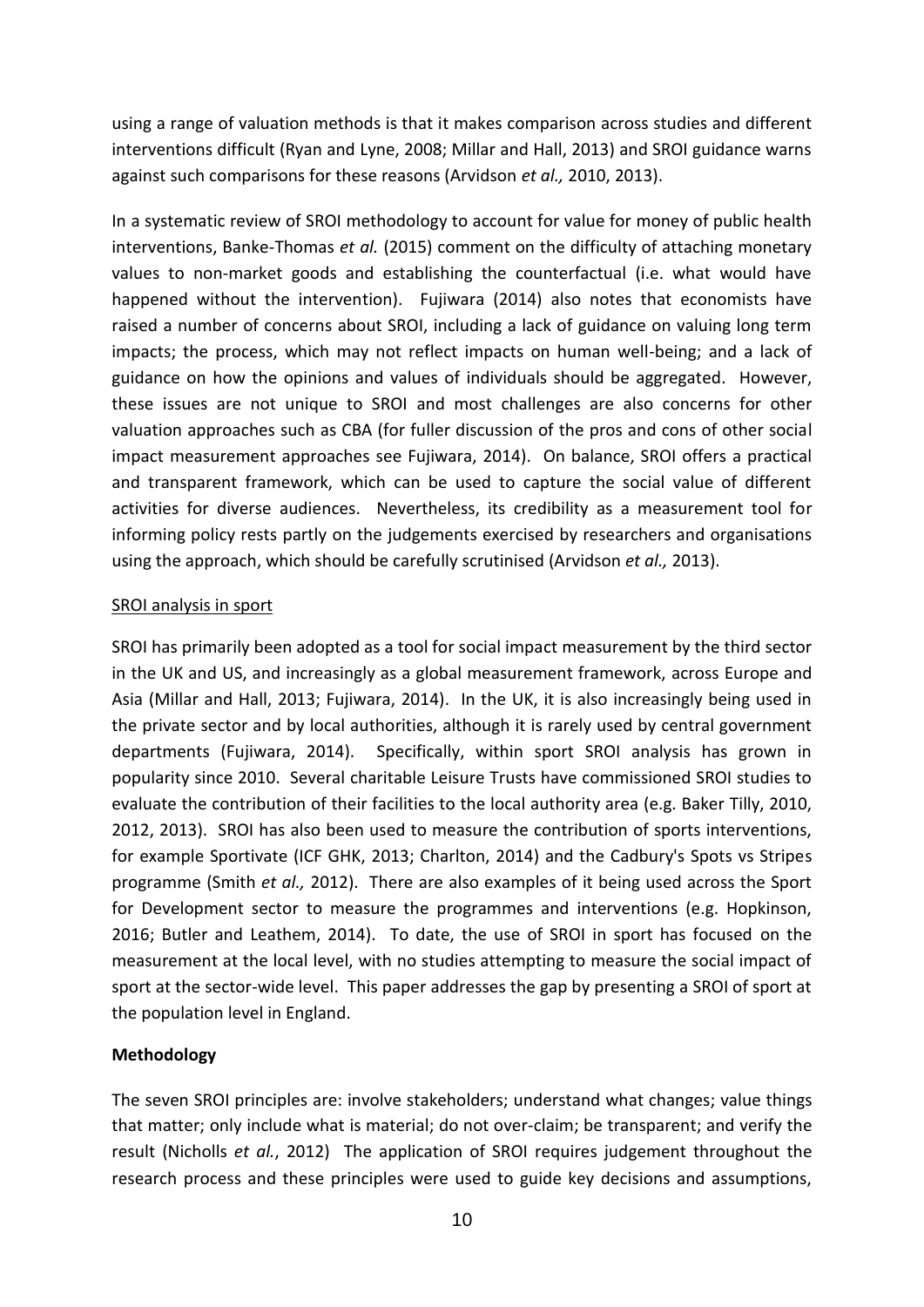which were recorded and are detailed in this paper. The conduct of a SROI involves progression through six stages, which are outlined in Figure 1. These stages provide the structure for presenting the measurement process and findings of the England model in the next section.

### **Insert Figure 1**

There are two types of SROI (evaluative and forecast). The research presented in this paper is evaluative, meaning it was conducted retrospectively and based on outcomes that have taken place. The research measures the social impact of sport in England from April 2013 to March 2014.

# **Assumptions**

Nicholls *et al.* (2012: 9) note that 'like any research methodology, SROI requires judgement to be used throughout the analysis and there is no substitute for practitioner's judgement'. It is commonplace for assumptions to be made and important for these to be transparent to show why information has been included and excluded, and not to over-claim.

Much of the empirical evidence underpinning the SROI sport model is derived from literature. In some cases, the use of this information required assumptions to be made in order for it to be utilised in the modelling. The following discussion explains the logical reasoning behind four key assumptions relating to the literature.

- First, it was assumed that international evidence from advanced economies other than the UK was relevant for estimating change in outcomes for sports participants and volunteers in England. The practice of inferring findings from international evidence is not unusual. For example, international evidence is widely used to support evidence-based decision making in UK health policy (e.g. Public Health England, 2014). In the absence of evidence from the UK and specifically England, it was therefore considered a reasonable assumption for the SROI sport model.
- Second, it was assumed that evidence for sport, and for sport and physical activity combined was relevant for the model, but that evidence confined to non-sport related physical activity was not. The literature does not always disaggregate the effects by type of activity, with factors such as intensity and frequency considered more relevant. It was considered too conservative to ignore robust evidence if the activities reported were within scope of the Council of Europe (2001) definition, even if they were reported alongside general physical activity.
- Third, it was assumed that evidence relating to general volunteering was also relevant for sport volunteering. Sport volunteering makes up a considerable proportion of the overall volunteer workforce, and in the UK it is the largest sector (Fujiwara *et al.,* 2018). However, much evidence relating to volunteering is generalised. The use of non-sport specific volunteering evidence for evidencing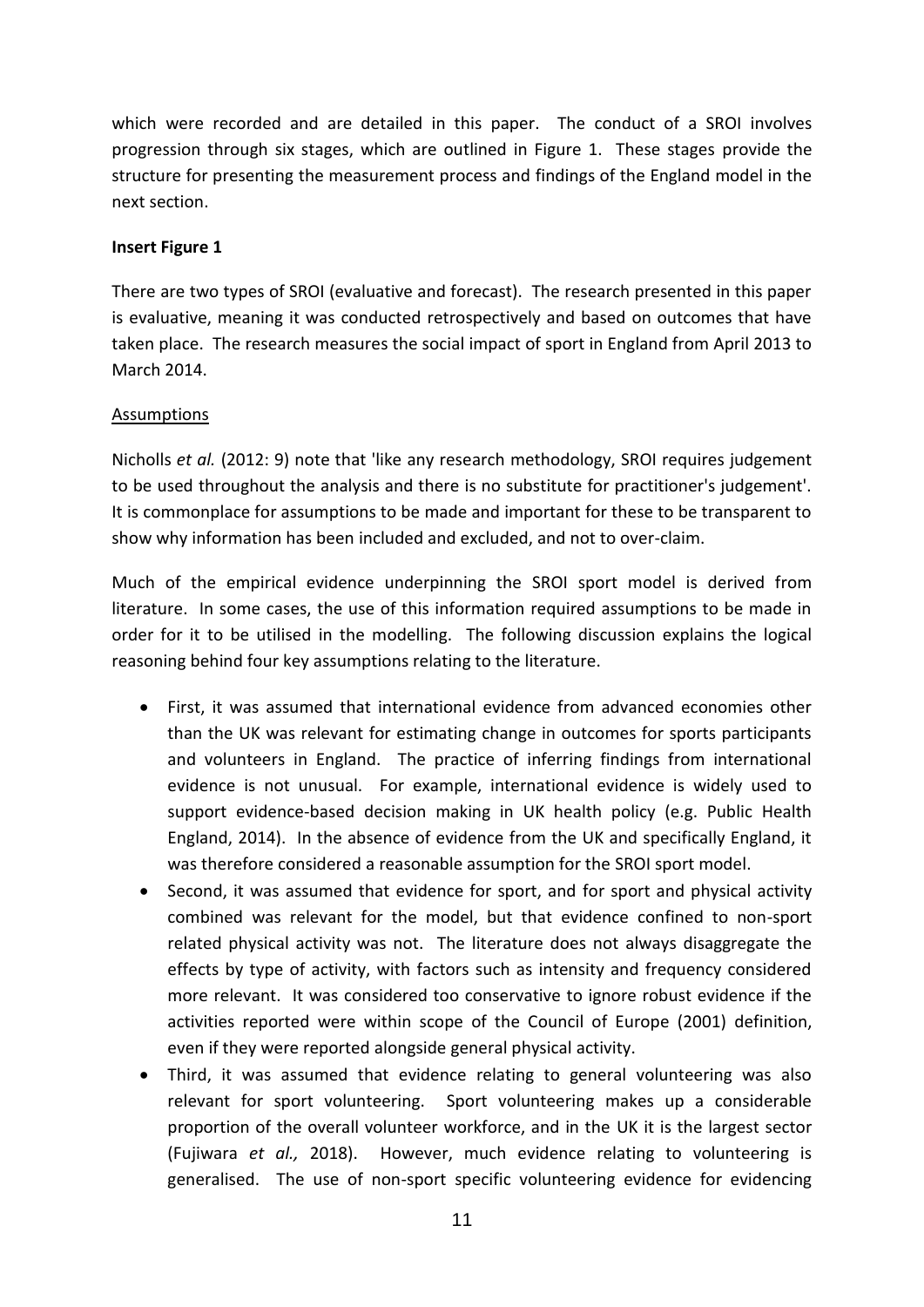sport volunteering is widely accepted and illustrated in the most recent literature (Join in, 2014; Fujiwara *et al.*, 2018).

 Fourth, it was assumed that the Active People Survey measure of participation in sport at moderate intensity, for at least 30 minutes on at least four days out of the last four weeks (equivalent to 30 minutes on one or more day a week) was the threshold for social impacts to be realised. The UK physical activity guidelines suggest that over a week, adults should engage in moderate intensity activity for at least 150 minutes per week for health benefits to be realised (Department of Health, Physical Activity, Health Improvement and Protection, 2011). The Active People Survey measure of '1 x 30' was considered the most appropriate proxy equivalent to this threshold. In the year of study, the Active People Survey shows that 36.1% of the adult population in England participated in sport for 30 minutes on at least four days out of the last four weeks. In the same year, 56% participated in 150 minutes of moderate intensity physical activity (Sport England, 2018). The measure of sports participation used in this study was therefore more conservative than the minimum threshold recommended in the literature, and in line with the principles of SROI to not over-claim. The literature on the participation threshold for other social outcomes in the literature is varied; therefore, in the absence of any consensus, it was assumed that the same frequency measure was also required for other social impacts to be realised.

The inputs which generate sports participation (e.g. facility operating costs, consumer spend), from which social impacts are derived, are generally continuous rather than a oneoff investment which yields returns over a period of future years. Similarly, some of the longer-term benefits gained from sports participation are likely to be fully realised at some point in the future rather than at the time of participation. Therefore, for a sector-wide study it is not possible to take a project lifetime approach as in conventional SROI studies, because of the continuous nature of investments and returns over time. By measuring the social impact of sport in a single year, we are effectively conflating this complex and dynamic process of investment, continued participation and continued benefit. This is in effect another simplifying assumption which enables a year's snapshot of the value of sport to be estimated. This assumption is justified not only by the infeasibility of a conventional project investment-return approach, but also by the relative stability of investments and participation in sport over time in England (Sport England, 2018).

#### **The England SROI sport model**

In keeping with the principle of transparency, this section details the measurement process of the SROI sport model, the key decisions made at each stage of the framework and the findings.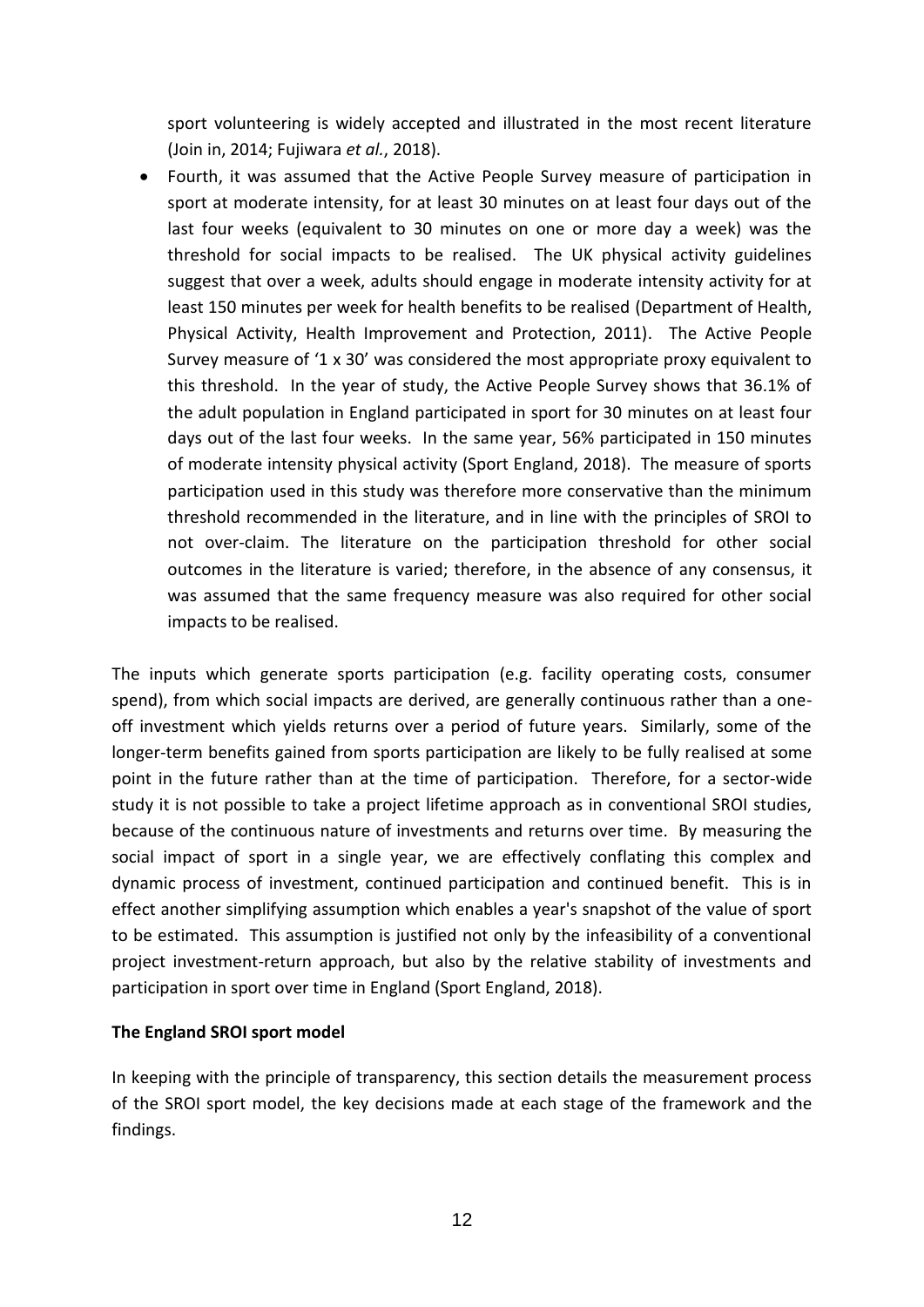### *Stage 1: Stakeholders*

In the context of this research, stakeholders are defined as people or organisations that influence or experience change because of sports participation. It was not possible to include all stakeholders, so based on the principles of SROI, only those that experienced material change were included.

Stakeholders were primarily identified through a desk review and in consultation with Sport England and the DCMS. Four groups of stakeholders were identified, as shown in Figure 2.

# **Insert Figure 2**

The age criteria for sports participants' inclusion were determined by the review of evidence on the social impacts of sport (Taylor *et al.,* 2015). The review found evidence of social impact and sport in health and subjective well-being for adults aged 16+; educational impacts for children aged 10+ and crime impacts for males aged 10-24. The literature also identified impacts for sports volunteers aged 16+, so they were also included within the scope.

### *Stage 2: Mapping inputs, outputs and outcomes*

The Impact Map is central to a SROI analysis. It is the story of how an intervention or policy makes a difference. The logic of the model is that stakeholders provide resources (inputs) to deliver sports activities (outputs), which result in outcomes for stakeholders.

The exercise of mapping the inputs, outputs and outcomes was mainly facilitated through a series of semi-structured interviews with stakeholders (n=8). These included interviews with government departments, voluntary organisations, and funding bodies for sport. During these interviews, information on investment in sport and expected outcomes was identified and an Impact Map or 'theory of change' model was developed. The outcomes for sports participants and volunteers were identified from scientific evidence rather than interviews, as there is already substantive evidence of the positive and negative social outcomes of sport for these groups (Taylor *et al.,* 2015). This method for identifying and understanding change was also adopted because stakeholders are not always able to identify all social outcomes resulting from their actions (e.g. reduced risk of disease). Data on outputs (sports participation and volunteer time) were derived from the Sport England Active People Survey, and the DCMS Taking Part Survey. We also consulted academic experts for knowledge and insight into key literature and evaluation evidence. Figure 3 gives an overview of the Impact Map for sport in England.

# **Insert Figure 3**

Within SROI, Arvidson *et al.* (2013) suggest that volunteering can be seen as both an input (providing resources that result in an impact) and an output (providing impacts to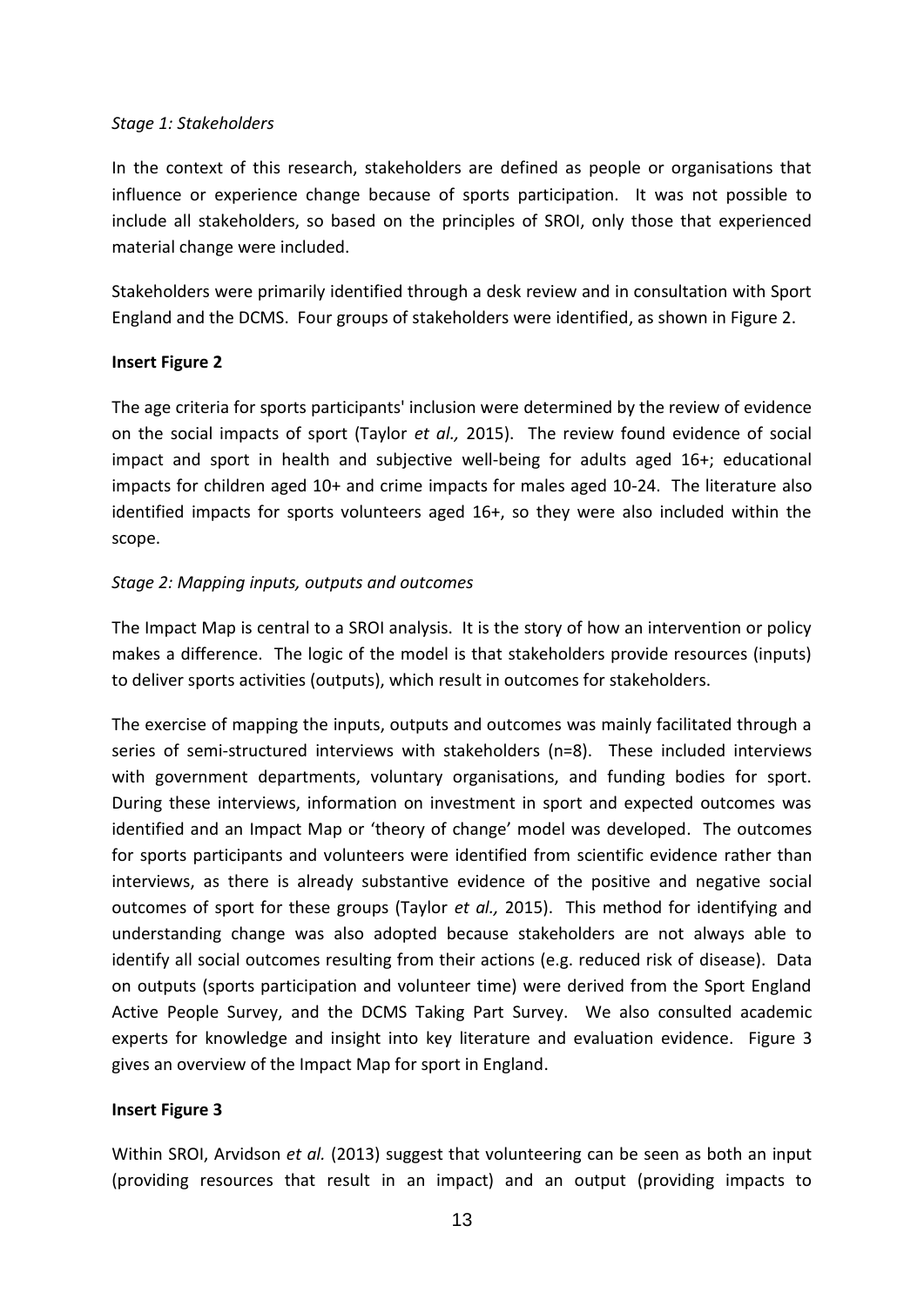volunteers in terms of welfare and experiences). In the SROI sport model, volunteering is regarded as a non-financial input to sport, in the form of volunteer time. It is included as an input as it is necessary to facilitate sports participation. It is also considered an output (activity) that generates outcomes for volunteers themselves (subjective well-being) and for the organisations which utilise volunteers (human resource benefits).

### *Stage 3: Measuring and valuing outcomes*

For stage 3, measuring and valuing the outcomes identified by stakeholders, a review of literature was carried out to identify the nature of the relationship between sport and the social outcomes. This review included sources from Taylor *et al*. (2015) published between 1996-2012, and additional sources obtained from a further targeted review of literature published between 2013-14, utilising EBSCO Host, MEDLINE; ERIC; SportDiscus; Criminal Justice Abstracts and Google Scholar.

Eleven social outcomes were identified, which were empirically linked with participation and volunteering in sport. There were six health-related outcomes; two education-related outcomes; and three others related to subjective well-being, crime and the human resource benefits to sports organisations utilising volunteers.

### Outcome change

Table 1 summarises the change in outcomes resulting from participation and volunteering in sport and the key evidence used to identify this change. For some outcomes the relationships were derived from multiple studies or high-quality review papers; in others, individual study papers reporting on relevant outcomes were used.

#### **Insert Table 1**

Outcome changes in five health conditions were measured by estimating the reduced risk (and number of cases) resulting from participation in sport. Evidence was drawn from 17 high quality studies, which were either meta-analyses, systematic reviews or large cohort studies. This provided strong evidence of causal relationships between sport and health outcomes. For outcomes where a range of values were reported across different studies of similar quality, an average effect was estimated. In all cases, the estimates were cautious and within the limits or below those recognised by the Chief Medical Officers in England, Scotland, Wales and Northern Ireland (Department of Health, Physical Activity, Health Improvement and Protection, 2011).

For crime reduction and educational attainment, despite there being some higher quality studies, it was not possible to estimate an average effect as the context, type of intervention, study population and research design of these studies were so varied. Given the heterogenous nature of the evidence and prevalence of cross-sectional evidence, it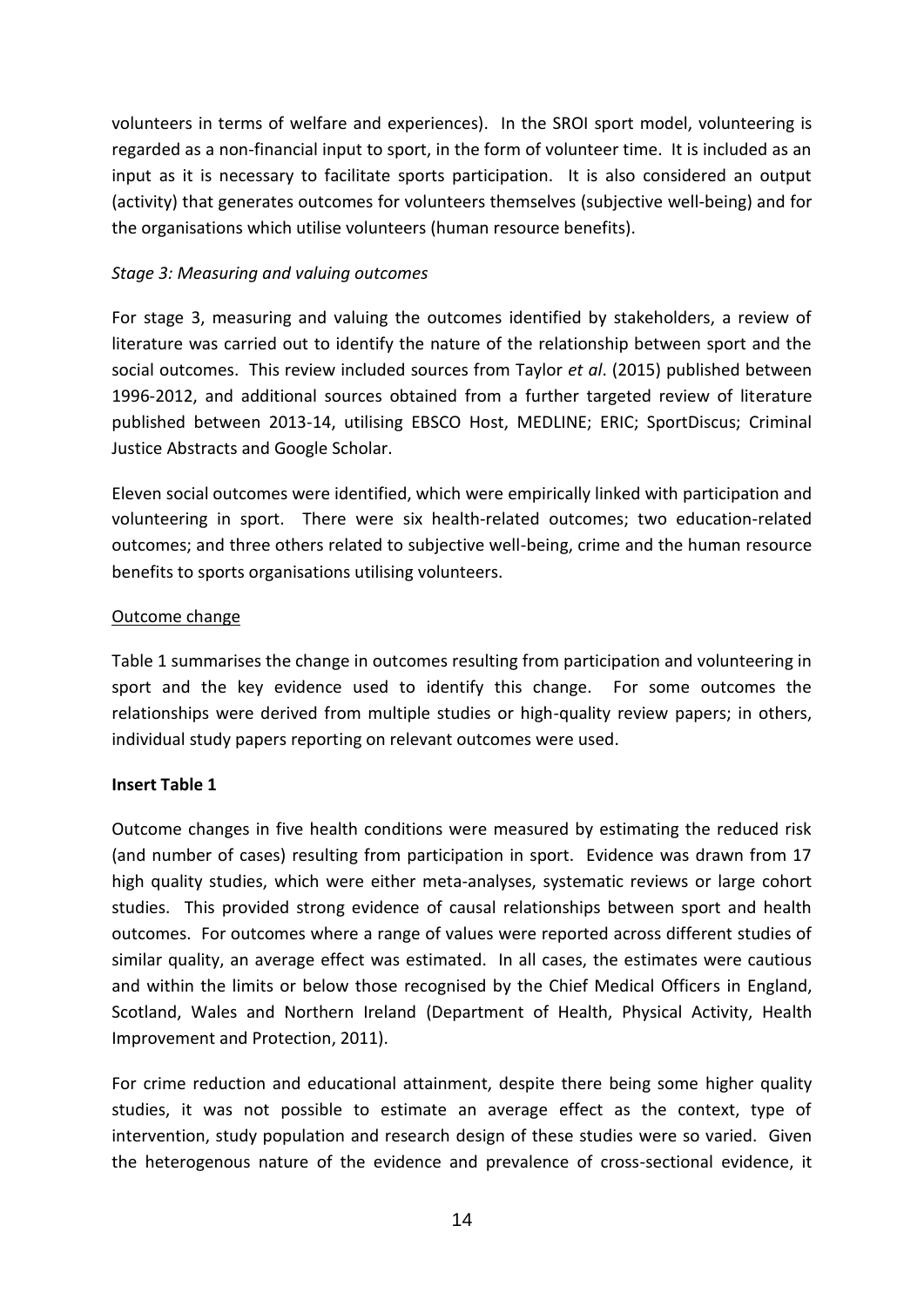would have been the simplest procedure to exclude these outcomes. However, this was considered too cautious as there was a large volume of studies reporting similar beneficial effects. Out of the 23 high quality papers on the relationship between sports participation and crime, 16 found positive associations; and out of 25 high quality papers on the relationship between sports participation and educational attainment, 24 found positive associations. For both crime and education outcomes a cautious but generalised assumption was made of a 1% improvement in crime and education attainment resulting from sports participation. This is an acknowledgement that sport impacts on these outcomes positively, but that the precise nature of the relationship or change is unknown. The assumption should therefore be viewed cautiously, particularly given many studies in this area are cross-sectional, making it difficult to confirm causality.

For self-reported good health, subjective well-being, enhanced human capital and the human resource benefits to organisations utilising sport volunteers, individual studies were used to identify the relationships outlined in Table 1. In the case of the first two outcomes, the research design was cross-sectional. However, as is common practice in health economics and policy evaluation literature, multivariate regression analysis was used to control for a range of other determinants such as age, income, gender and employment status, to get a better sense of cause and effect (i.e. the independent effect of sport on social outcomes). While this is the optimal statistical strategy for this kind of nonexperimental data, it is not possible to make definitive statements about causality, nor about the mediating effect of one outcome on another. Estimates should again be viewed cautiously and used as upper bound estimates (Fujiwara *et al*., 2014a, 2015).

#### Valuation

The 11 social outcomes were valued using various methods and a range of secondary sources were used including data from Social Value UK, Cancer Research, British Heart Foundation, Dementia UK, Diabetes UK, the Office for National Statistics, Ministry of Justice, and the Department for Education.

Table 2 summarises the value of the health outcomes. The first five health outcomes were valued by calculating the number of sports participants with reduced risk of developing the health condition and multiplying it by the average annual cost per person diagnosed (British Heart Foundation National Centre (BHFNC), 2013; Luengo-Fernandez, *et al*., 2013; Cancer Research, 2015; Hex, *et al*., 2012; Prince, *et al*., 2014). The sixth health outcome (good health), was valued by multiplying the total number of sports participants by the annual NHS cost saving per person associated with improvements in self-reported good health (Fujiwara *et al*., 2014b). As a conservative measure the calculation of the 'good general health' outcome was adjusted so that it explicitly excluded the number of individuals that have been accounted for in the valuation of the five specific health conditions previously.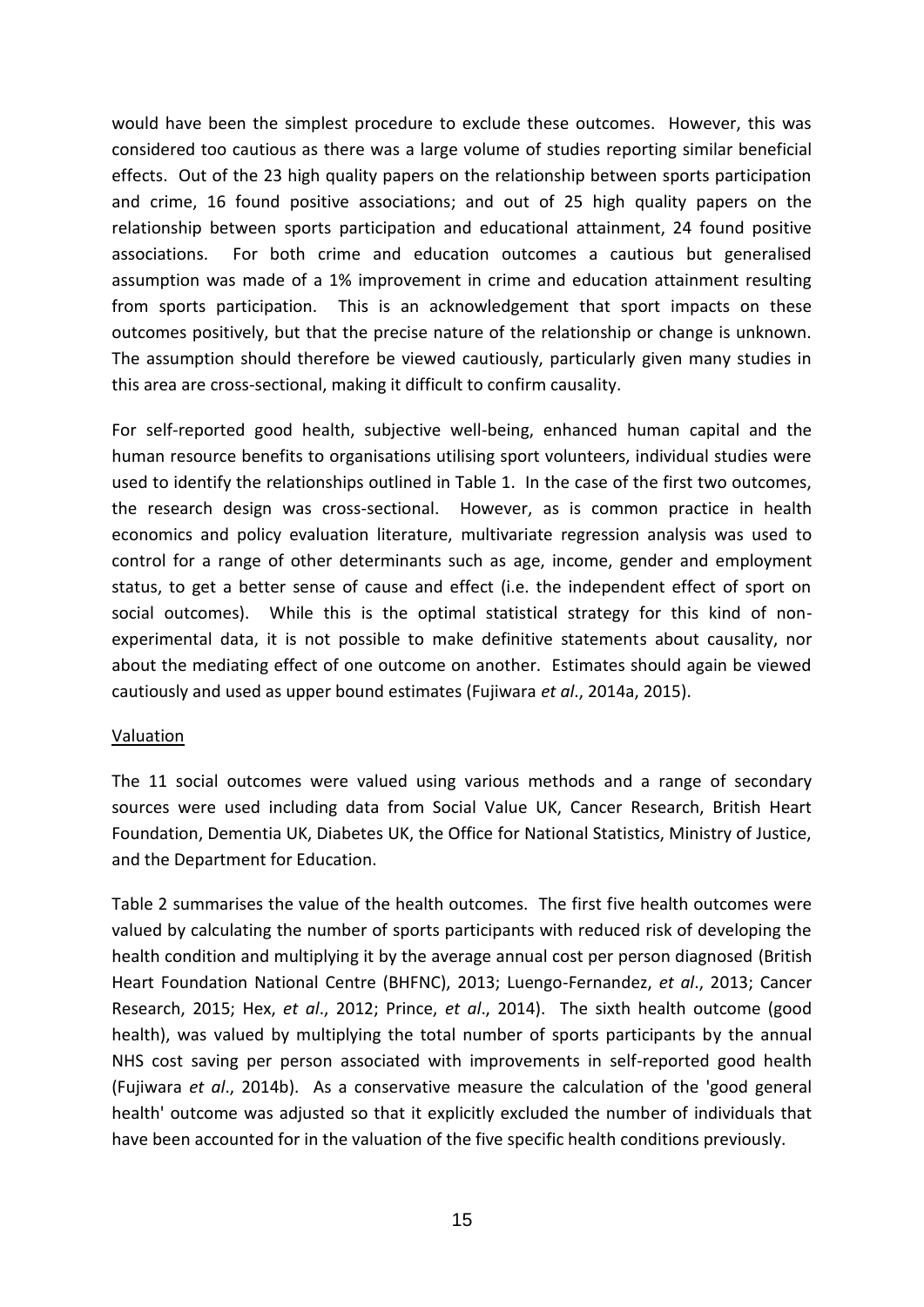The overall annual value of health outcomes was £5.18 billion. However, as shown, there was considerable variation in value across the outcomes measured. The largest values were generated from reduced risk of dementia (£2.20 billion) and higher levels of self-reported good health (£1.52 billion). In the case of dementia, the higher value was generated because of a combination of the relatively high cost saving per person and the number of potential cases avoided, and for improved good health, because of the significant numbers affected (15.21 million sports participants).

## **Insert Table 2**

Table 3 summarises the value of the other social outcomes. The crime prevention outcomes were valued by estimating the number of criminal incidents prevented among males in the 10-24 cohort taking part in sport (persons), multiplied by the average cost per incident of crime (value per person) (Brand and Price, 2000; Dubourg *et al*., 2005). The total value of crime prevented was £40.67 million.

For education, two outcomes were valued; educational attainment and enhanced human capital. For educational attainment, achievement at GCSE (level 2) and A-level / equivalent (level 3) was used as a proxy for educational achievement of pupils aged 11-18. This was valued by estimating the number of additional sports participants aged 16-19 with formal qualifications, GCSEs and A levels (persons), multiplied by an annual average of lifetime productivity returns (value per person) (Hayward *et al*., 2014). This method of valuing qualifications is used by the UK Government Department for Education. The second education-related outcome represents the value of an individual's enhanced skills, gained through participating in sport at university. It was valued by estimating the number of final year students in Higher Education institutions doing sport (persons), multiplied by the average additional starting salary for graduates who are sports participants (value per person) (Griffiths *et al*., 2017). The value of increased educational attainment was £4.79 million and the value of enhanced human capital was £1.30 billion. The total value of education was £1.31 billion.

The value of subjective well-being for participants and volunteers was derived from research using the well-being valuation approach (Fujiwara *et al.,* 2014a; Join In, 2014). For the valuation of subjective well-being the number of people taking part in sport or volunteering (persons) was multiplied by the monetary value placed on improved well-being (value per person). The value of subjective well-being for participants and volunteers was £17.56 billion and £12.86 billion respectively.

The human resource benefits gained by sports organisation that utilise volunteer labour were valued in the same way as the input of volunteer time. As is commonly practiced, it was simplistically valued by multiplying the annual volunteer hours worked by average hourly earnings (Sport England, 2003). This financial proxy was considered to represent the minimum value of volunteers to sports organisations, who would otherwise have to employ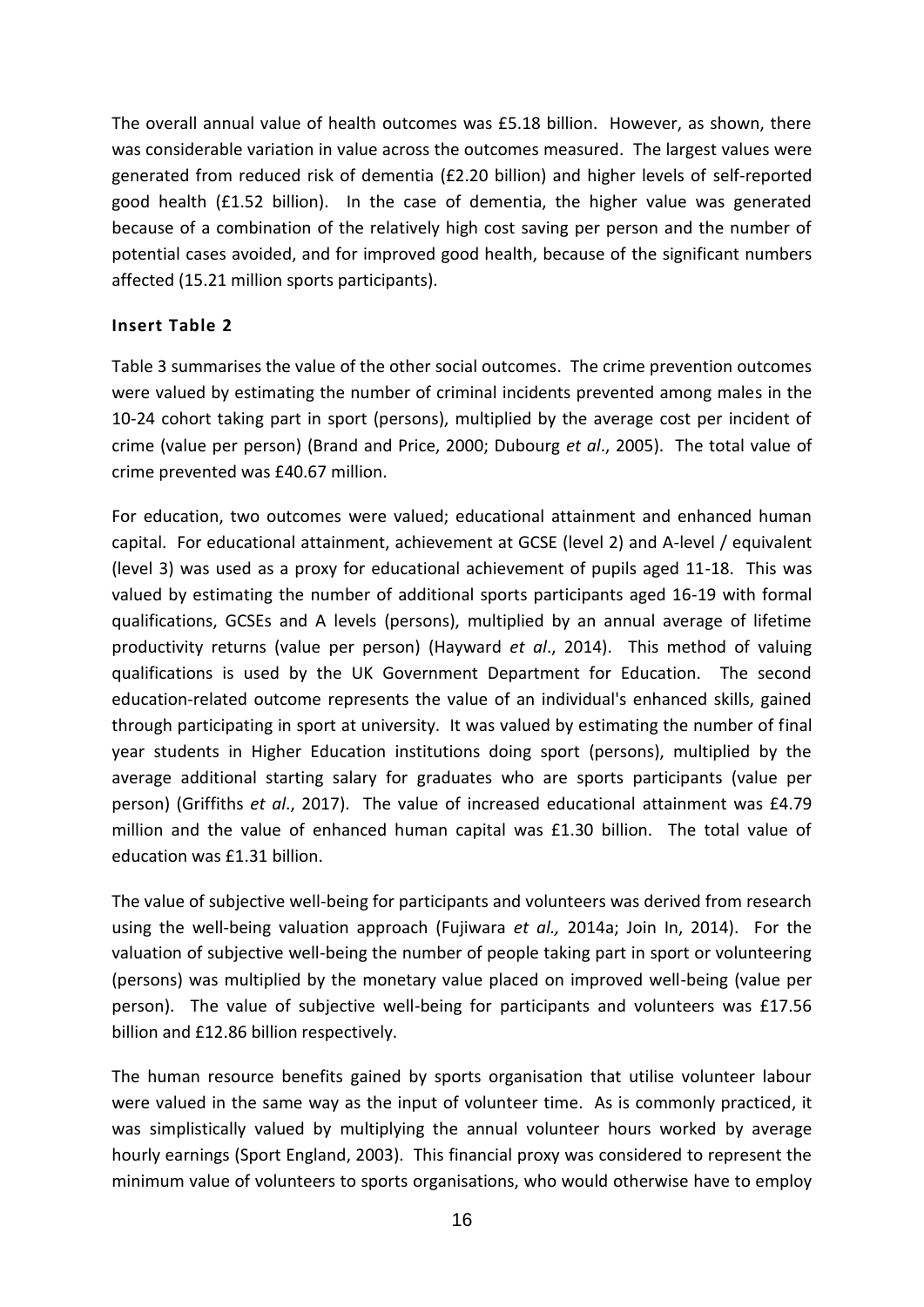paid labour to undertake the tasks necessary to deliver sports activities. The value of this outcome was £7.80 billion.

### **Insert Table 3**

## *Stage 4: Establishing impact*

Ordinarily in a SROI analysis, the valuation of outcomes would be adjusted for duration, drop-off, deadweight, displacement and attribution. This is to estimate how much of the outcome would have occurred anyway and the proportion isolated by the activity. Nevertheless, in this research these adjustments were considered not necessary.

As the scope of the England model is for one year only, there is no need to adjust for the duration (how long an outcome lasts) and drop off (the deterioration of an outcome over time). The estimation of outputs and outcomes is designed to differentiate between those relating to sport participants and those to non-participants, the difference being the effect of sport and exercise. Therefore, the deadweight position (the amount of outcome that would have happened even if sport and exercise had not taken place) is already implicit in the non-participants default case. Furthermore, because many of the empirical studies, on which the estimates of outputs and outcomes are based, are of a multivariate nature, they have already incorporated consideration of other confounding factors to these outputs and outcomes. Therefore, separate analyses of attribution to sport are not required.

Regarding displacement (how much of the outcome has displaced other outcomes), because the estimation covers the whole of sport, consideration of how one sporting activity may displace another is not relevant. Of possible relevance might be the extent to which physical activity or other leisure (or non-leisure) activities with similar benefits may have been displaced by sports participation. However, there is little evidence on the substitution effects between physical activity and sport. Moreover, some studies of sport and other leisure activities such as the arts have shown that these activities are complements, rather than substitutes (Shibli *et al.,* 2014). Given the uncertainty of the substitution effects, no adjustment has been made for displacement in this research, although this should be reconsidered if new evidence emerges in the future.

# *Stage 5: Calculating the SROI ratio*

The final stage of a SROI analysis is calculating the SROI value. The SROI ratio for sport in England was estimated by adding the total value of the outcomes and dividing it by the value of inputs. Table 4 summarises the main constituent parts of the SROI calculation. Total inputs are just under £23.46 billion. The total value of outcomes is just under £44.75 billion. This gives a SROI of 1.91 - i.e. for every £1 invested in sport in 2013/14, £1.91 worth of social impact was generated.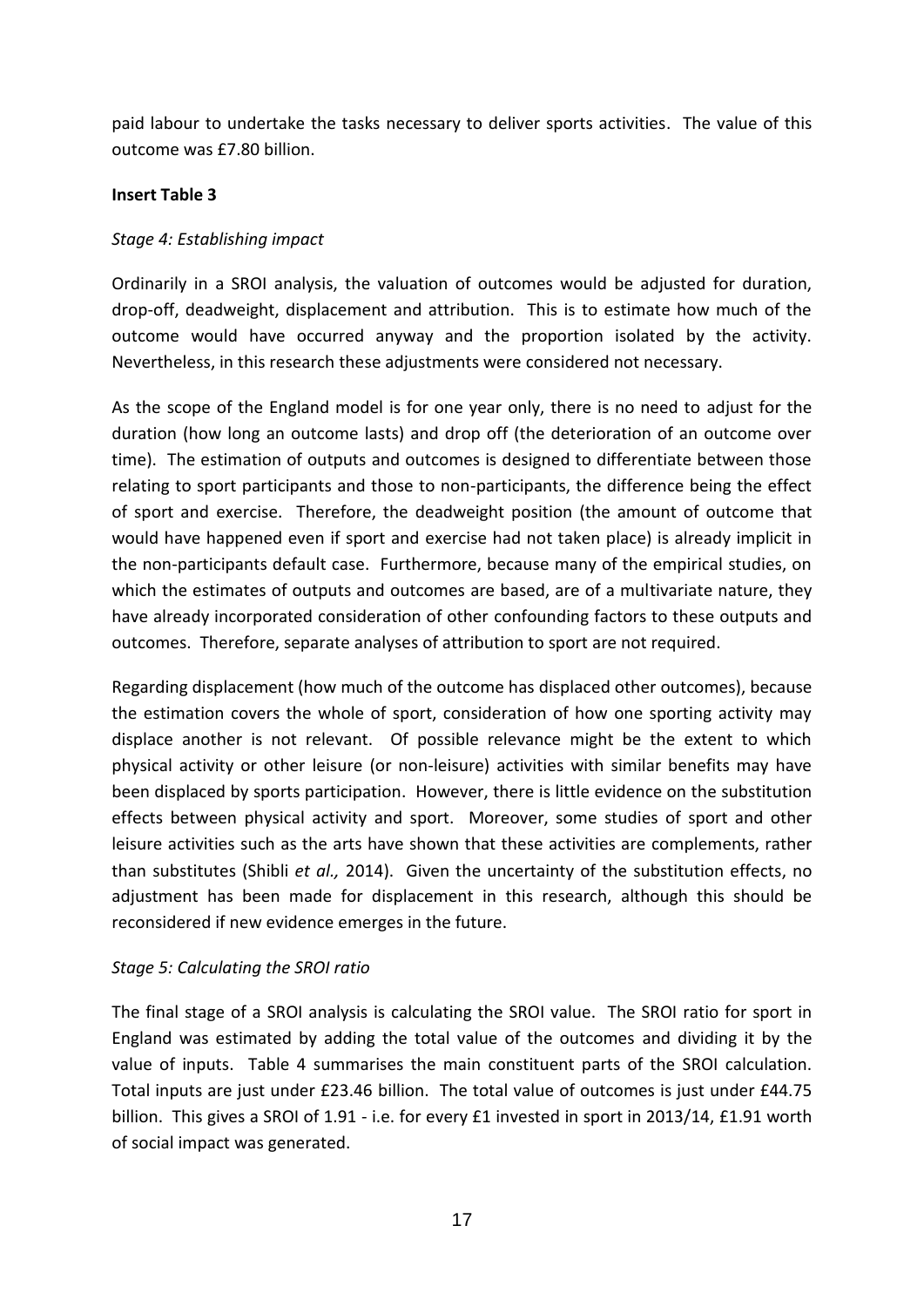#### **Insert Table 4**

A sensitivity analysis was undertaken, which involved testing the parameters of the outcome measures and financial proxies to establish the impact on the overall model. Using the most generous and conservative assumptions and values for health, crime and education from the literature and secondary data, the overall SROI ranged between 1.84 and 1.98, compared to the headline finding of 1.91. This indicates that the SROI is not particularly sensitive to fluctuations in these outcome measures. However, adopting the higher value for subjective well-being from the literature (Marsh *et al*., 2010) resulted in the SROI value increasing to 19. This analysis confirmed our decision to use the more conservative value for this outcome.

#### **Discussion**

The findings presented in this paper have several implications for policy, which are now discussed.

First and foremost, this research shows that it is possible to use a SROI framework to measure and value the wider benefits of sport to society at the population level. For policy makers, the model provides a useful benchmarking tool for gathering evidence on the social impact of sport, which could be used to inform policy decisions relating to investment in sport for wider societal good in the future. Although the model is in the early stages of development, it is sufficiently developed for stakeholders to identify the importance of the social outcomes measured.

Second, the paper demonstrates that the return on investment of sport in England is both positive and substantial. The England SROI sport model found that the social value of sport was £44.8 billion. The most recent estimates for the economic importance of sport in England found that sport-related Gross Value Added (GVA) was £20.3 billion in 2010 (Sport England, 2013). Notwithstanding inflationary rises between 2010 and 2013/14, these findings suggest that the monetary value of sport to society holistically is considerably greater than suggested by estimates derived using conventional economic indicators alone. For policy makers, the revelation that the value of sport is potentially three times greater than previously suggested provides a stronger justification for current investment, and better evidence to articulate the case for sport in the future, not only in England but also in other countries.

Third, the research reveals that sport creates value to society across multiple social outcomes, potentially making it a cost-effective investment for addressing social policy issues across several areas. Nevertheless, it also demonstrates that the value created by sport is not evenly distributed across all the outcome areas measured. The findings showed that the largest social value was derived from subjective well-being at £30.43 billion (68% of the total). The second largest contribution was derived from the human resource benefits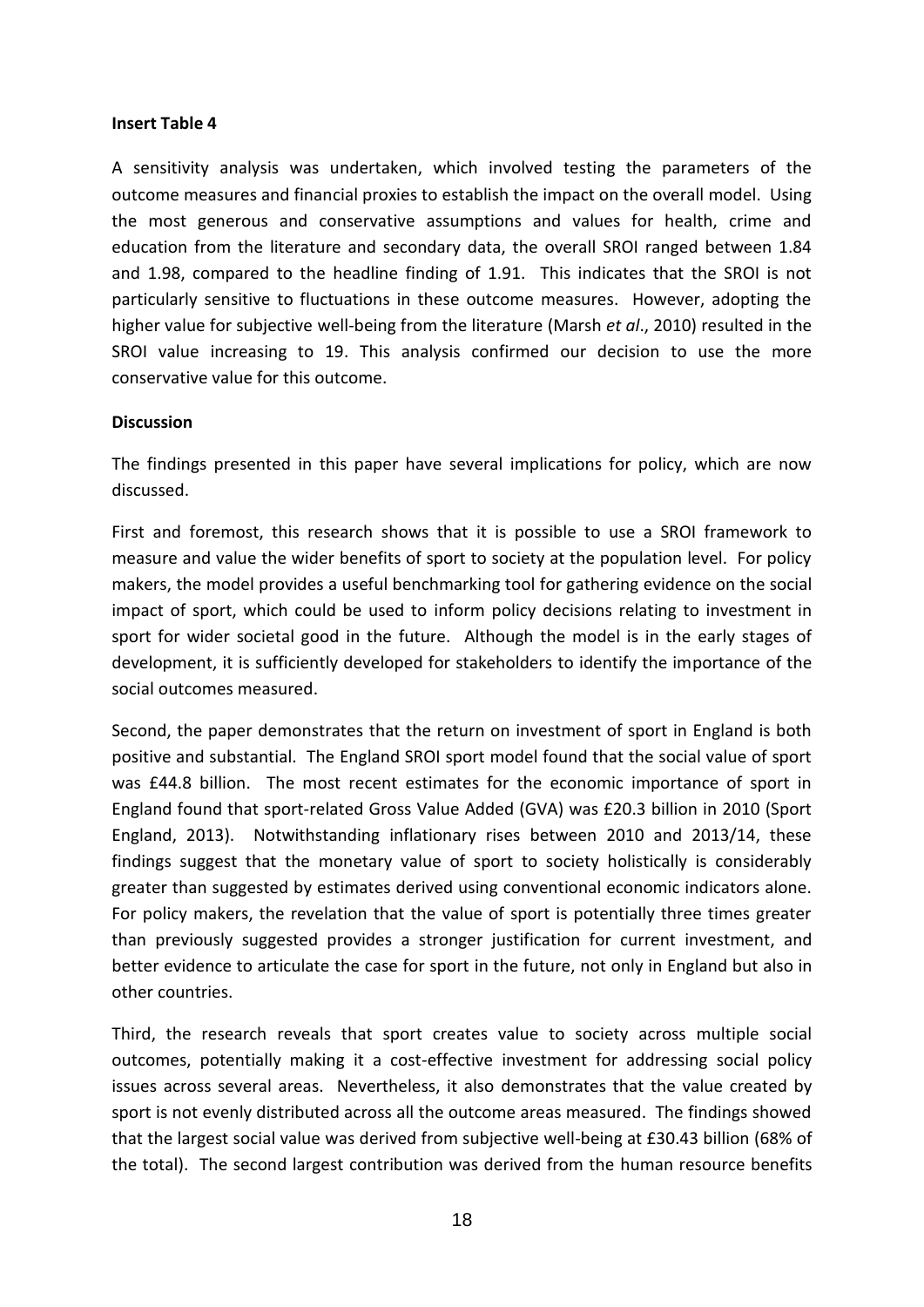gained by sports organisations utilising volunteers at £7.80 billion (17.4%). The England SROI sport model shows that although most closely related in policy terms, the value of health at £5.18 billion (11.6%), was relatively modest in comparison. The social value of the education-related outcomes and crime were both considerably lower than all the aforementioned categories. In part, this is because of the very conservative assumptions made about the impact of sport and exercise on these outcomes, stemming from varied evidence in these areas. Furthermore, for crime, the lower value represents the fact that the only evidence linking sport to crime outcomes relates to young males (10-24), who represent a relatively small proportion of all sports participants.

From a public policy perspective, it may be desirable in some circumstances to separate out return on investment in sport to the public sector vis-à-vis the individual (for example, in relation to policy discussion on public subsidies to sport). Assuming the value of outcomes can be broken down into societal and individual elements, and that government funding of sport is aimed at primarily generating health, crime and education benefits, it is theoretically possible to infer a return on investment to the public sector. However, this scenario building is based on the implicit assumption that individual (private) and societal (public) investment, and the subsequent impacts generated for individuals and society, exist independently. This assumption is not supported by any literature or empirical research undertaken as part of this analysis, therefore it is considered unwise to present the findings in this way.

# *Limitations of the research*

While the SROI for sport in England represents the most comprehensive estimate of the wider benefits of sport to date, it is at best a partial estimate and likely to underestimate the actual value of sport. From the outset this research aimed to be as inclusive of as many social outcomes as possible. However, to maintain a high level of academic rigour, it was ultimately limited to those where a clear link was strongly and empirically evidenced. The research has knowingly excluded several health impacts both positive (e.g. reduced depression) and negative (e.g. sports injuries) through either a lack of empirical evidence on the effect of sport and / or the value of such effects. It also excluded measures of social capital. The result is that the scope of the research is more limited than would ideally be the case.

A further limitation of the study is the quality of evidence used to measure and value the crime and education outcomes, which makes causality difficult to fully establish. This limits the confidence with which policy recommendations can be put forward in these areas, and consequently the potential for such research to be used as a tool for advocating investment in these areas. It also necessitates conservative assumptions in these areas which further contribute to the study underestimating the value of sport. Although the evidence on subjective well-being is arguably more rigorous in attempting to control for possible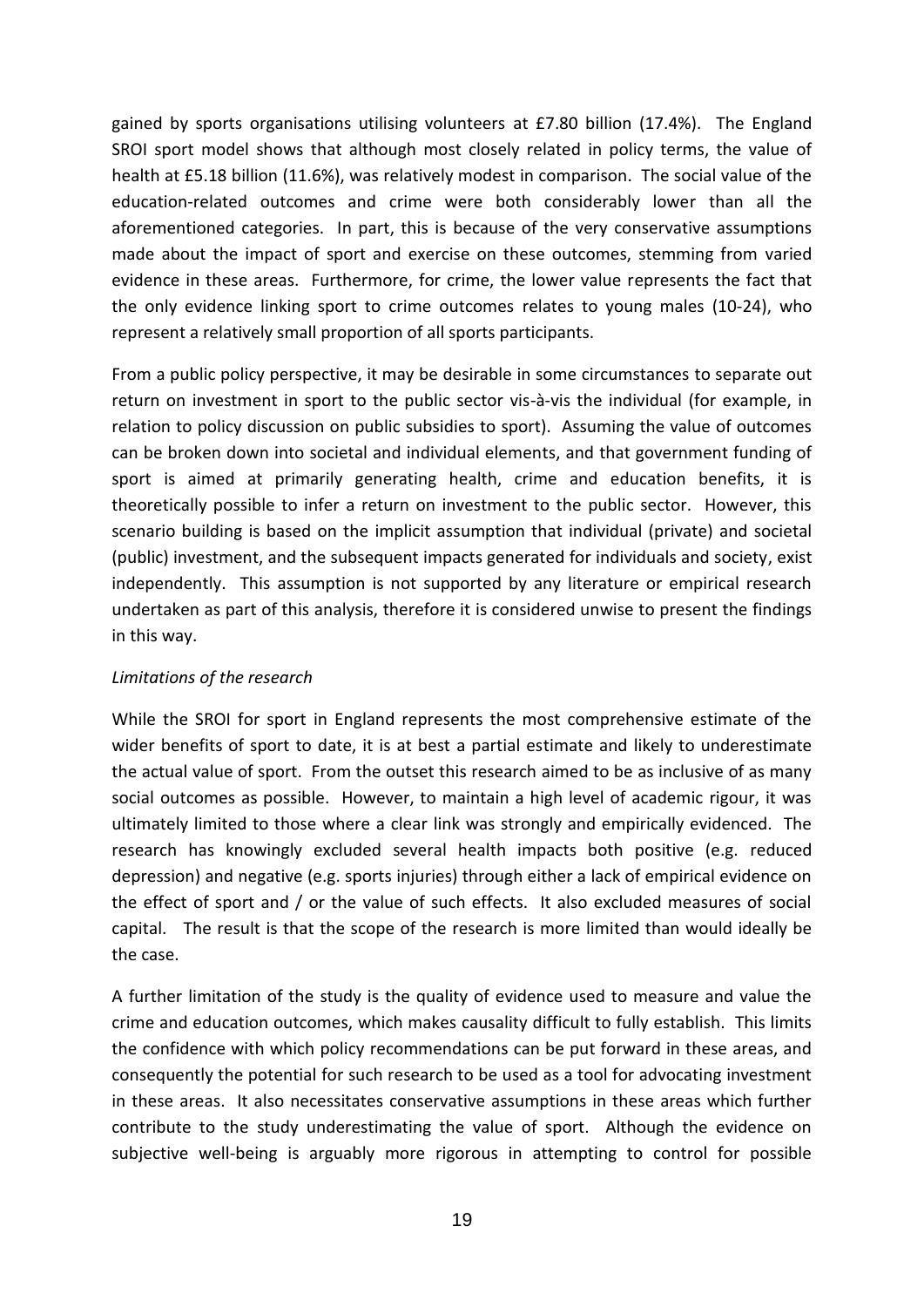confounding factors, the use of non-experimental methods means it is not possible to rule out reverse causality.

As a first attempt at using a SROI framework to measure the value of sport, the model does not differentiate between different types of sports participants, in terms of frequency, duration or intensity of participation. Participants are viewed as binary in that they are either included if they meet the threshold of participating once per week of at least moderate intensity for a duration of at least 30 minutes, or otherwise excluded and no value is attributed to them. However, some evidence suggests that the greatest reduction in chronic disease will be achieved by targeting those adults that are significantly inactive to do something (Department of Health, Physical Activity, Health Improvement and Protection, 2011). In this research, the social impact of infrequent participants is not valued. Also, the England SROI sport model does not differentiate between those participants who just achieve the 1 x 30-minute threshold of activity, and those who participate more frequently (e.g. 3 x 30 minutes per week). All sports participants are given the same value, so for the purposes of modelling, are largely viewed as homogenous. This is obviously a limitation, albeit explained by the lack of empirical evidence differentiating duration, intensity and frequency of participation to the various social outcomes.

Another limitation of the model is the analysis of volunteering. Volunteering is both an input to, and an outcome derived from sport. Volunteering outcomes are measured in terms of the individual subjective wellbeing benefits for volunteers themselves, and the human resource benefits for organisations which utilise volunteers. The latter outcome is valued using volunteer time and average hourly earnings, which is the same method used for volunteering inputs, hence the common values cancel each other out. The method used for estimating the time value of volunteers as an input to sport is arguably standard practice, albeit simplistic. However, this is not the case for the human resources benefits for organisations that utilise volunteers, where there is no standard practice. The valuation of volunteering in the model is thus a further limitation of the research, although not one which is unique to sport, as Arvidson et al (2013: 9) notes, 'The question of how to value volunteering in SROI is debated and is problematic conceptually and practically (Leete, 2006; Rochester et al. 2010)'.

Finally, the scope of the England SROI sport model is just a 'snapshot' of one year. It is a static model which does not take account of the fact that participation and volunteering in sport and exercise in a given year creates lagged benefits in future years. Likewise, for benefits to accrue in a given year, continuous investment is required in previous years. Therefore, the SROI of 1.91 reported in this research may not reflect the longer-term return on investment in sport from the inputs in 2013/14.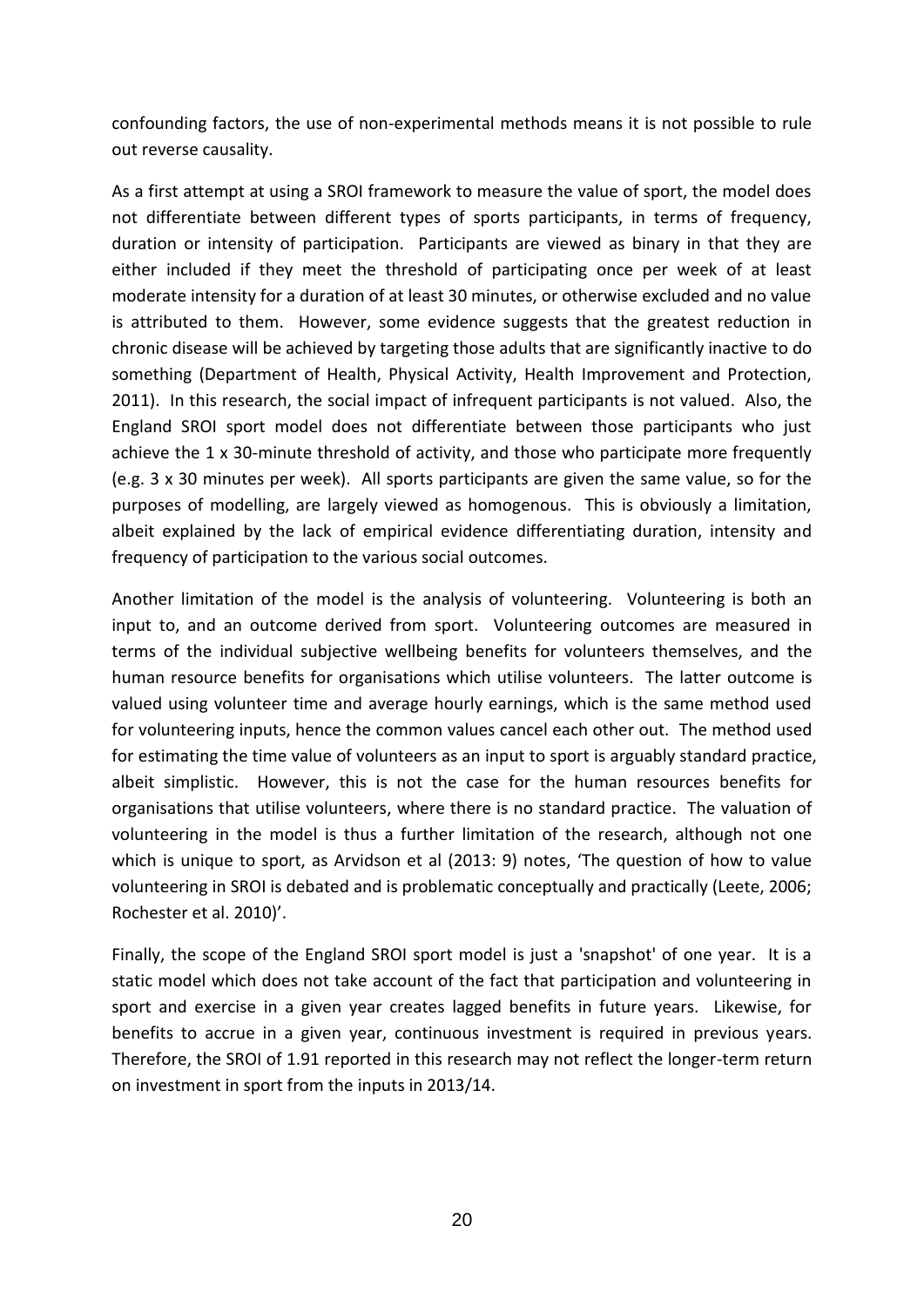## **Conclusion: Future research**

This research represents a first attempt to use a SROI analysis to value the sports industry and it is one of only a few studies that attempt to apply the method at a sector wide level more generally. As such, the application of SROI is in its infancy and although it provides a useful tool for measuring the wider benefits of sport to society, further research is required to improve its measurement accuracy and maximise its usefulness to policy makers in the future.

Most importantly, the England SROI sport model could be enhanced by improving the quality of evidence that demonstrates the relationship between sport and social outcomes, and then by subsequently valuing these. Priority areas include:

- Measurement and valuation of the health-related outcomes excluded from this research through a lack of evidence, including mental health (e.g. depression and anxiety), sports injuries and musculoskeletal health for older adults
- Measurement and valuation of social capital outcomes, including measures of social networks, reciprocity and trust;
- Measurement and valuation of social outcomes for children, including health and subjective well-being for all children and educational attainment for children aged 5 years and above;
- Measurement and valuation of volunteering, in particular, the outcomes for organisations which benefit from voluntary labour, but also the volunteering inputs to facilitate participation, which includes but may not be limited to volunteer time;
- More sophisticated use of health economics and modelling to more accurately measure and value the impact of sport on health outcomes. This should include consideration of how to develop the SROI analysis from the one-year snapshot approach adopted in this project, to taking account of the time dimension between investment and participation in sport and subsequent health benefits and costs in the future;
- Investigation of the differential social impacts of sports participation in terms of frequency, duration and intensity;
- Testing and verifying the assumptions used to estimate the relationship between sport and certain outcomes included in the study, particularly the assumed 1% improvements in crime and education benefits arising from sports participation;
- Measurement and valuation of specific sport and exercise programmes implemented for health and crime rehabilitation/ prevention. The latter are an important part of sport for development sector, but the data are currently not robust enough to include in a SROI analysis;
- Further investigation of subjective well-being outcomes, possibly using experimental methods. Investigation of this outcome should also consider the influence of team and individual sports, which have been shown to have differential effects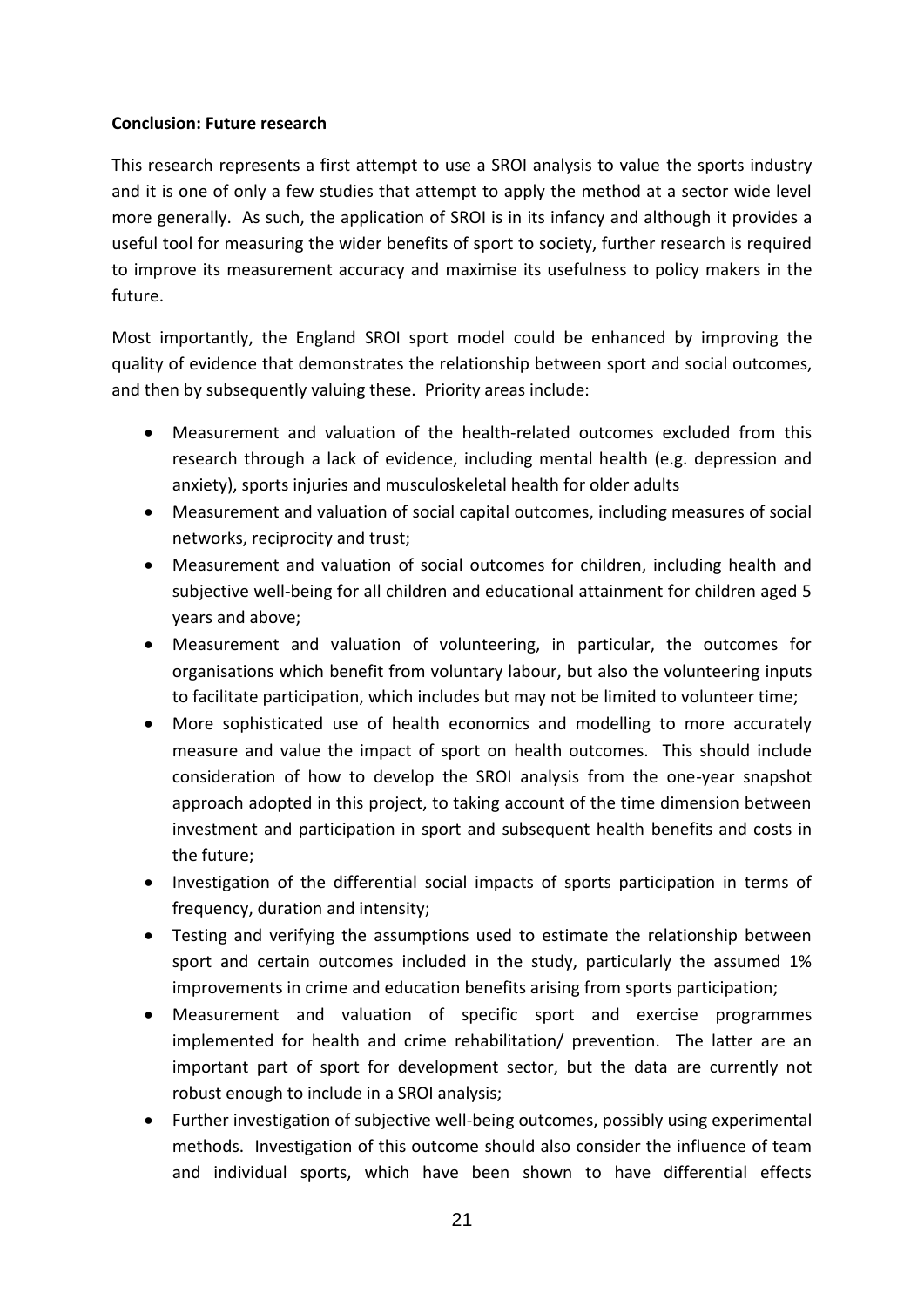(Downward and Rascuite, 2011; Fujiwara et al. 2014a). Further research on subjective well is particularly important given it contributes most to the overall value of sport in England.

Social impact measurement provides an opportunity for policy makers and other stakeholders to better articulate the case for investment in sport, and approaches such as SROI provide stakeholders in sport with a potentially more holistic and transparent framework to demonstrate evidence-based social value to society. The research presented in this paper is the start of a journey, providing a platform for improvement in evidence on the social impacts of sport. The research agenda outlined represents some suggestions for how research on the social impact of sport could be improved, which in turn could be used to improve estimates for England and enhance the usefulness of the SROI sport model to international policy makers in the future.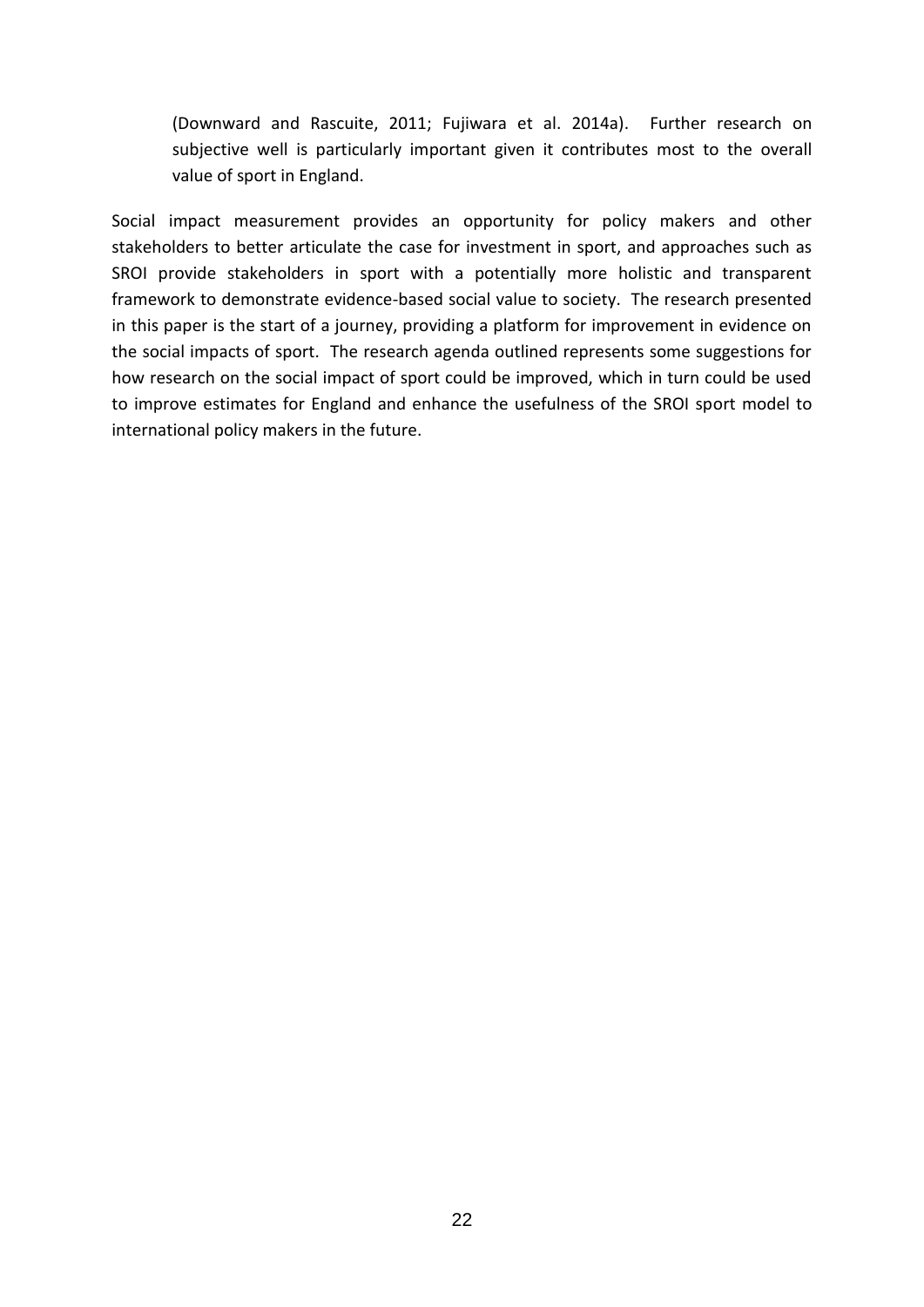# **References**

Arvidson, M., *et al.,* 2010. *The ambitions and challenges of SROI*. Available from: [https://www.birmingham.ac.uk/generic/tsrc/documents/tsrc/working-papers/working](https://www.birmingham.ac.uk/generic/tsrc/documents/tsrc/working-papers/working-paper-49.pdf)[paper-49.pdf](https://www.birmingham.ac.uk/generic/tsrc/documents/tsrc/working-papers/working-paper-49.pdf) [Accessed 8 May 2018]

Arvidson, M., *et al.,* 2013. Valuing the social? The nature and controversies of measuring social return on investment (SROI). V*oluntary sector review*, 4 (1), 3–18. doi[:10.1332/204080513X661554](http://10.0.5.52/204080513X661554)

Australian Sports Commission., 2015. *Play.sport.australia: the Australian sports commission's participation game plan*. Australian government. Available from: https://www.ausport.gov.au/ data/assets/pdf file/0006/625902/PlaySportAustralia\_broc [hure\\_MARCH\\_15\\_web.pdf](https://www.ausport.gov.au/__data/assets/pdf_file/0006/625902/PlaySportAustralia_brochure_MARCH_15_web.pdf) [Accessed 8 May 2018]

Baker Tilly., 2010. *Social impact evaluation*. North Lanarkshire Leisure. Available from: <https://www.nlleisure.co.uk/images/PDFs/Annual-Reports/SROI-Report.pdf> [Accessed 8 May 2018]

Baker Tilly., 2012. *Edinburgh leisure: social impact evaluation*. The City of Edinburgh Council. Available from:

[http://www.edinburgh.gov.uk/download/meetings/id/36153/item\\_5b\\_edinburgh\\_leisure\\_s](http://www.edinburgh.gov.uk/download/meetings/id/36153/item_5b_edinburgh_leisure_social_impact_evaluation) [ocial\\_impact\\_evaluation](http://www.edinburgh.gov.uk/download/meetings/id/36153/item_5b_edinburgh_leisure_social_impact_evaluation) [Accessed 8 May 2018]

Baker Tilly., 2013. *Telling the story of our actions using social return on investment*. Manchester Sport and Leisure Trust. Available from: [http://www.manchestersportandleisure.org/sites/default/files/MSLT%20SROI%20Full%20R](http://www.manchestersportandleisure.org/sites/default/files/MSLT%20SROI%20Full%20Report%20Dec%202013_0.pdf) [eport%20Dec%202013\\_0.pdf](http://www.manchestersportandleisure.org/sites/default/files/MSLT%20SROI%20Full%20Report%20Dec%202013_0.pdf) [Accessed 8 May 2018]

Banke-Thomas, A.O., *et al.,* 2015. Social return on investment methodology to account for value for money of public health interventions: a systematic review. *BMC public health*, 15 (582). doi[:10.1186/s12889-015-1935-7](https://doi.org/10.1186/s12889-015-1935-7)

Brand, S., and Price, R. 2000. *Home Office Research Study 217: The economic and social costs of crime.* Home Office. Available from:

[http://webarchive.nationalarchives.gov.uk/20110218135832/rds.homeoffice.gov.uk/rds/pd](http://webarchive.nationalarchives.gov.uk/20110218135832/rds.homeoffice.gov.uk/rds/pdfs/hors217.pdf) [fs/hors217.pdf](http://webarchive.nationalarchives.gov.uk/20110218135832/rds.homeoffice.gov.uk/rds/pdfs/hors217.pdf) [Accessed 14 February 2019]

Bridges, B., 2006. Fun, fervor or fitness?: sporting cultures and happiness. *In:* Ng, Y.K., and Ho, P.L.S. *Happiness and public policy: theory, case studies, and implications.* Palgrave Macmillan, 221-234.

British Heart Foundation National Centre (BHFNC)., 2013. *Economic costs of physical inactivity*. British Heart Foundation National Centre. Available from: <http://www.bhfactive.org.uk/userfiles/Documents/eonomiccosts.pdf> [Accessed 14 February 2019]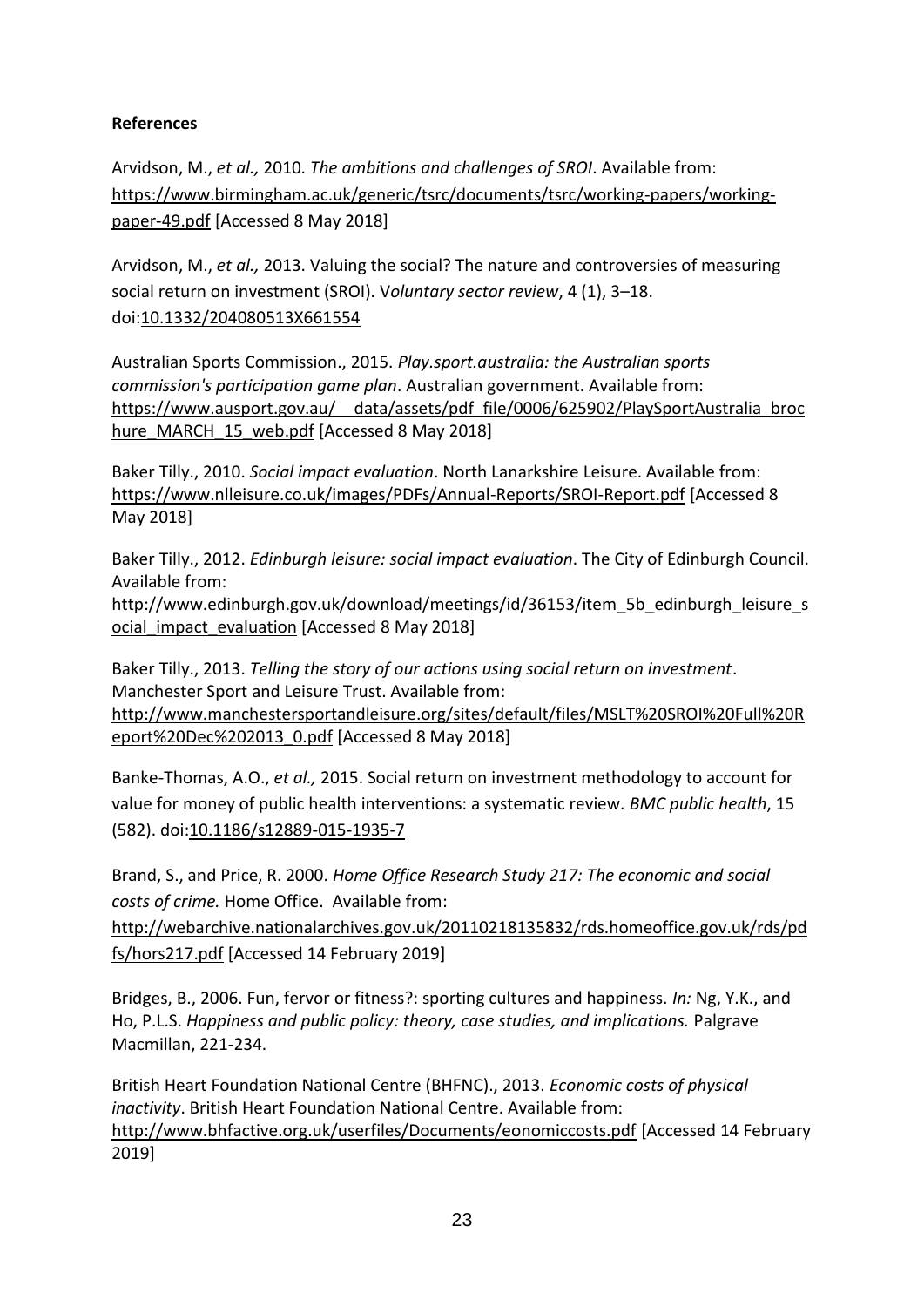Bowen, M.E., 2012. A prospective examination of the relationship between physical activity and dementia risk in later life. *American journal of health promotion*, 26 (6), 333-340. doi[:10.4278/ajhp.110311-QUAN-115](http://10.0.16.182/ajhp.110311-QUAN-115)

Buchman, A.S., *et al.,* 2012. Total daily physical activity and longevity in old age. *Archives of internal medicine*, 172 (5), 444-446. doi[:10.1001/archinternmed.2011.1477](http://10.0.3.233/archinternmed.2011.1477)

Butler, W., and Leathem, K., 2014. *A Social Return on Investment evaluation of three 'sport for social change network' programmes in London*. Active Communities Network. Available from:

[https://static1.squarespace.com/static/5733282860b5e9509bc9c4db/t/573de713c2ea51d5](https://static1.squarespace.com/static/5733282860b5e9509bc9c4db/t/573de713c2ea51d5e4d8e5c5/1463674646108/Active-Communities-Network-Social-Return-on-Investment-Report.pdf) [e4d8e5c5/1463674646108/Active-Communities-Network-Social-Return-on-Investment-](https://static1.squarespace.com/static/5733282860b5e9509bc9c4db/t/573de713c2ea51d5e4d8e5c5/1463674646108/Active-Communities-Network-Social-Return-on-Investment-Report.pdf)[Report.pdf](https://static1.squarespace.com/static/5733282860b5e9509bc9c4db/t/573de713c2ea51d5e4d8e5c5/1463674646108/Active-Communities-Network-Social-Return-on-Investment-Report.pdf) [Accessed 8 May 2018]

Cancer Research., 2015. *All Cancers Combined: Cancer Statistics: Key stats.* Cancer Research. Available from:

[http://publications.cancerresearchuk.org/downloads/Product/CS\\_KF\\_ALLCANCERS.pdf](http://publications.cancerresearchuk.org/downloads/Product/CS_KF_ALLCANCERS.pdf) [Accessed 14 February 2019]

Centers for Disease Control and Prevention., 2010. *The association between school-based physical activity, including physical education, and academic performance.* Atlanta, GA: U.S. Department for Health and Human Services.

Charlton, C., 2014. *Sportivate in north Yorkshire: a SROI evaluation*. North Yorkshire Sport. Available from:<http://www.northyorkshiresport.co.uk/uploads/sroi-sportivate-report.pdf> [Accessed 8 May 2018]

Coalter, F., 2007. *A wider social role for sport: who's keeping the score?* London and New York: Routledge.

Council of Europe., 2001. *European Sports Charter*. Council of Europe: Committee of ministers.

Davies, L., 2010. Sport and economic regeneration: a winning combination? *Sport in society.*  13 (10), 1438-1457. doi[:10.1080/17430437.2010.520935](http://doi.org/10.1080/17430437.2010.520935)

Davies, L., *et al.,* 2016. *Social return on investment in sport: a participation-wide model for England. Summary report.* Sport Industry Research Centre. Available from: [http://www4.shu.ac.uk/\\_assets/pdf/research/sirc/Final-SIRC-SROI-England-Web-report.pdf](http://www4.shu.ac.uk/_assets/pdf/research/sirc/Final-SIRC-SROI-England-Web-report.pdf) [Accessed 8 May 2018]

Department for Health, Physical Activity, Health Improvement and Protection., 2011. *Start active, stay active: A report on physical activity for health from the four home countries' Chief Medical Officers.* Available from:

[https://assets.publishing.service.gov.uk/government/uploads/system/uploads/attachment\\_](https://assets.publishing.service.gov.uk/government/uploads/system/uploads/attachment_data/file/216370/dh_128210.pdf) [data/file/216370/dh\\_128210.pdf](https://assets.publishing.service.gov.uk/government/uploads/system/uploads/attachment_data/file/216370/dh_128210.pdf) [Accessed 25 November 2018]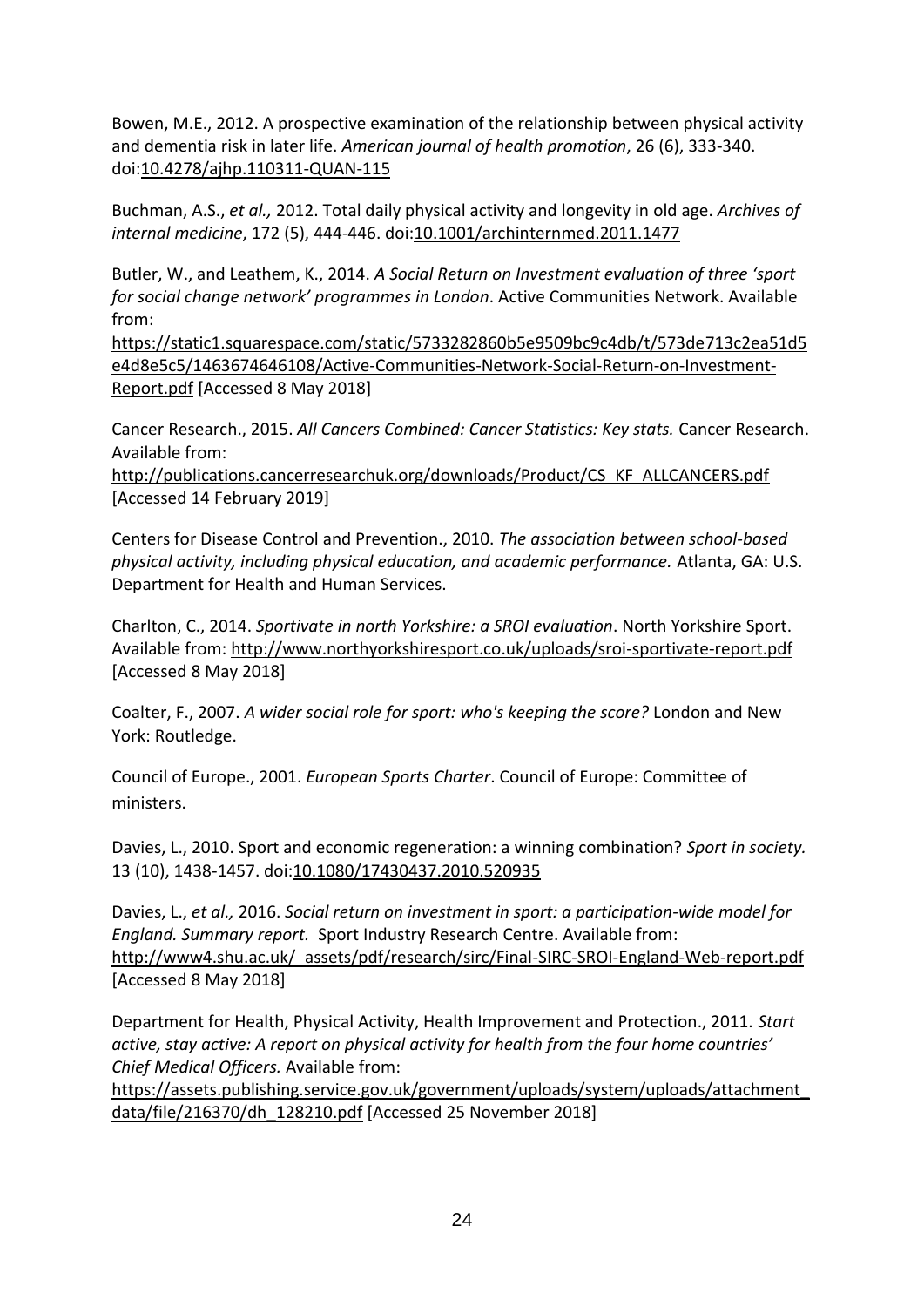Downward, P., and Rasciute, S., 2011. Does sport make you happy? An analysis of the wellbeing derived from sports participation. *International Review of Applied Economics,* 25 (3), 331–48. doi: 10.1080/02692171.2010.511168

Dubourg, R., Hamed, J., and Thorns, J., 2005. *Estimates of the economic and social costs of crime in England and Wales: Costs of crime against individuals and households, 2003/04*. Available from:

[http://webarchive.nationalarchives.gov.uk/20100413151441/http:/www.homeoffice.gov.uk](http://webarchive.nationalarchives.gov.uk/20100413151441/http:/www.homeoffice.gov.uk/rds/pdfs05/rdsolr3005.pdf) [/rds/pdfs05/rdsolr3005.pdf](http://webarchive.nationalarchives.gov.uk/20100413151441/http:/www.homeoffice.gov.uk/rds/pdfs05/rdsolr3005.pdf) [Accessed 14 February 2019]

Eliassen, A,H., *et al.*, 2010. Physical activity and risk of breast cancer among postmenopausal women. *Archives of internal medicine.* 170 (19) 1758-1764. doi[:10.1001/archinternmed.2010.363](http://10.0.3.233/archinternmed.2010.363) 

Fujiwara, D., 2014. *A short guide to social impact measurement*. Simetrica.

Fujiwara, D., Kudrna, L., and Dolan, P., 2014a. *Quantifying and valuing the wellbeing impacts of culture and sport*. DCMS. Available from:

[https://assets.publishing.service.gov.uk/government/uploads/system/uploads/attachment\\_](https://assets.publishing.service.gov.uk/government/uploads/system/uploads/attachment_data/file/304899/Quantifying_and_valuing_the_wellbeing_impacts_of_sport_and_culture.pdf) data/file/304899/Quantifying and valuing the wellbeing impacts of sport and culture.p [df](https://assets.publishing.service.gov.uk/government/uploads/system/uploads/attachment_data/file/304899/Quantifying_and_valuing_the_wellbeing_impacts_of_sport_and_culture.pdf) [Accessed 25 November 2018]

Fujiwara, D., Kudrna, L., and Dolan, P., 2014b. *Quantifying the social impacts of culture and sport*. DCMS. Available from:

[https://assets.publishing.service.gov.uk/government/uploads/system/uploads/attachment\\_](https://assets.publishing.service.gov.uk/government/uploads/system/uploads/attachment_data/file/304896/Quantifying_the_Social_Impacts_of_Culture_and_Sport.pdf) data/file/304896/Quantifying the Social Impacts of Culture and Sport.pdf [Accessed 25 November 2018]

Fujiwara, D. *et al.,* 2015. *Further analysis to value the health and educational benefits of sport and culture.* DCMS. Available from:

[https://assets.publishing.service.gov.uk/government/uploads/system/uploads/attachment\\_](https://assets.publishing.service.gov.uk/government/uploads/system/uploads/attachment_data/file/446273/Health_and_educational_benefits_of_sport_and_culture.pdf) [data/file/446273/Health\\_and\\_educational\\_benefits\\_of\\_sport\\_and\\_culture.pdf](https://assets.publishing.service.gov.uk/government/uploads/system/uploads/attachment_data/file/446273/Health_and_educational_benefits_of_sport_and_culture.pdf) [Accessed .... 2018]

Fujiwara, D., Lawton, R., and Watt, W., 2018. *GIVERS. Using behavioural science to recruit and retain volunteers more effectively,* Sport and Recreation Alliance. Available from: <https://jump-projects.com/givers/> [Accessed …. 2018]

Galloway S., *et al.,* 2006. *Quality of life and well-being: Measuring the benefits of culture and sport: literature review and thinkpiece.* Edinburgh: Scottish Executive Education Department.

Government of Canada., 2012. *Canadian sport policy 2012*. Government of Canada. Available from:

[http://canadiansporttourism.com/sites/default/files/docs/csp2012\\_en\\_lr.pdf](http://canadiansporttourism.com/sites/default/files/docs/csp2012_en_lr.pdf) [Accessed 8 May 2018]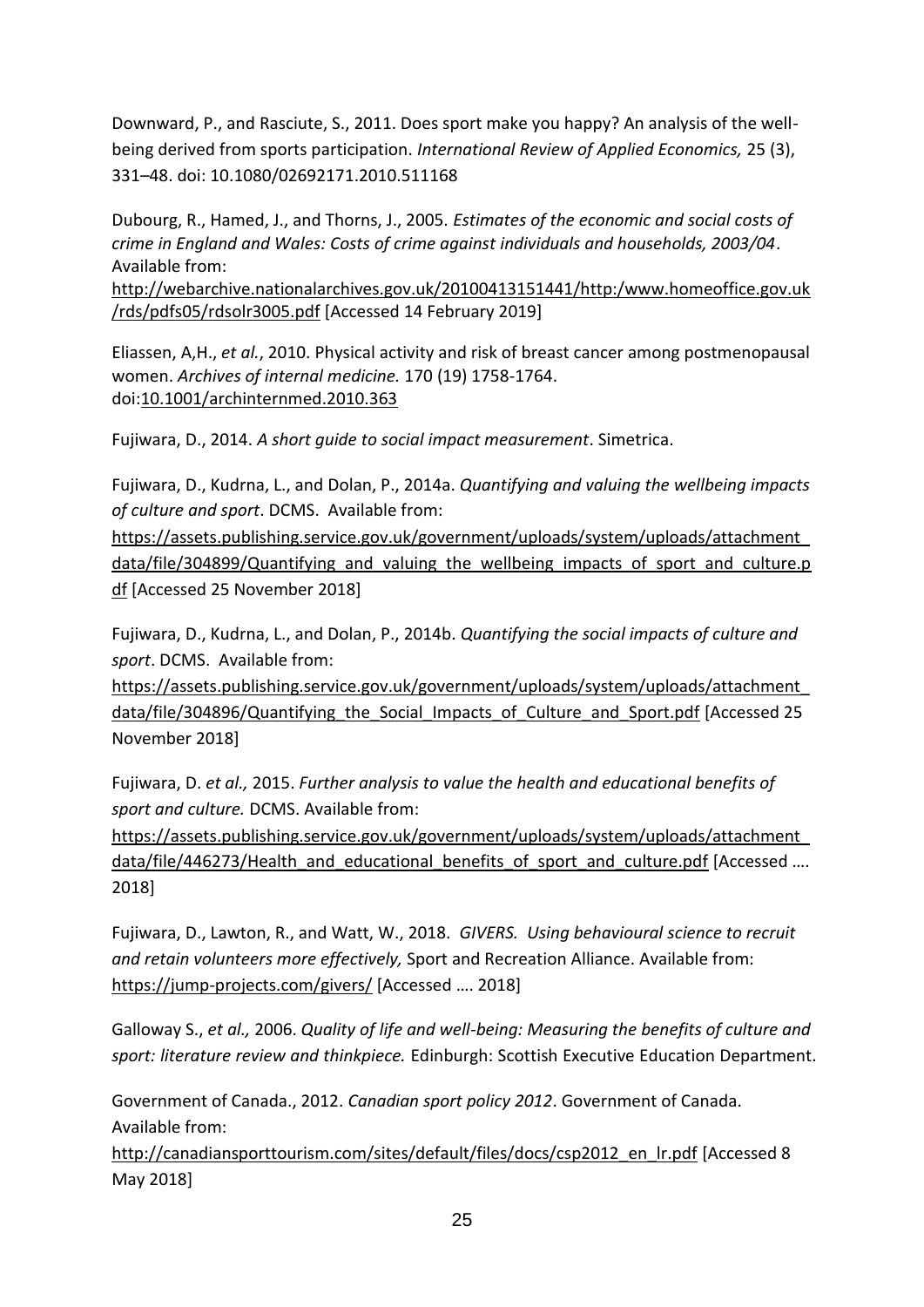Grau, A. J., *et al.,* 2009. Association between recent sports activity sports activity in young adulthood and stroke. *Stroke: a journal of cerebral circulation*, 40 (2), 426-431. doi[:10.1161/STROKEAHA.108.527978](http://10.0.4.137/STROKEAHA.108.527978)

Griffiths, K., *et al.,* 2017. The impact of engagement in sport on graduate employability: implications for higher education policy and practice. *International journal of sport policy and politics,* 9 (3), 431-451. doi[:10.1080/19406940.2017.1359648](https://doi.org/10.1080/19406940.2017.1359648)

Guyatt, G.H., Sackett, D.L., Sinclair, J.C., 1995. Users' guide to the medical literature IX. a method for grading health care recommendations. *Journal of the american medical association,* 274 (22), 1800-1804. doi[:10.1001/jama.1995.03530220066035](http://10.0.3.233/jama.1995.03530220066035)

Hayward, H., Hunt, E., and Lord, A., 2014. *The economic value of key intermediate qualifications: estimating the returns and lifetime productivity gains to GCSEs, A levels and apprenticeships.* Department for Education. Available from: [https://www.gov.uk/government/uploads/system/uploads/attachment\\_data/file/387160/R](https://www.gov.uk/government/uploads/system/uploads/attachment_data/file/387160/RR398A_-_Economic_Value_of_Key_Qualifications.pdf) R398A - Economic Value of Key Qualifications.pdf [Accessed 14 February 2019]

Held, C., *et al.,* 2012. Physical activity levels, ownership of goods promoting sedentary behaviour and risk of myocardial infarction: results of the INTERHEART study. *European heart journal,* 33 (4), 452-466. doi[:10.1093/eurheartj/ehr432](http://10.0.4.69/eurheartj/ehr432)

Hex, N., *et al*., 2012. Estimating the current and future costs of Type 1 and Type 2 diabetes in the UK, including direct health costs and indirect societal and productivity costs. *Diabetic Medicine,* 29, 855-862. [doi:10.1111/j.1464-5491.2012.03698.x/epdf](http://onlinelibrary.wiley.com/doi/10.1111/j.1464-5491.2012.03698.x/epdf)

HM Government., 2015. *Sporting future: a new strategy for an active nation*. London: HM Government/DCMS.

Hopkinson, M., 2016. *Coaching changes lives: summary report. an evaluation of the level 2 doorstep sport coaching programme and coaching session delivery on Tyneside (2014–2015)*. Sports Coach UK. Available from:

[https://www.sportscoachuk.org/sites/default/files/SROI%20Evaluation%20Summary%20Re](https://www.sportscoachuk.org/sites/default/files/SROI%20Evaluation%20Summary%20Report.pdf) [port.pdf](https://www.sportscoachuk.org/sites/default/files/SROI%20Evaluation%20Summary%20Report.pdf) [Accessed 8 May 2018]

Houston, T.K., *et al.,* 2002. Sports ability in young men and the incidence of cardiovascular disease. *The american journal of medicine*, 112 (9), 689-695. doi[:10.1016/S0002-](https://doi.org/10.1016/S0002-9343(02)01126-9) [9343\(02\)01126-9](https://doi.org/10.1016/S0002-9343(02)01126-9)

Hoye, R., Nicholson, M., and Houlihan, B., 2010. *Sport and policy: issues and analysis.* Oxford: Butterworth-Heinemann.

ICF GHK., 2013. *Social return on investment evaluation of sportivate in the black country*. Black Country BeActive Partnership. Available from: [http://www.socialvalueuk.org/app/uploads/2016/03/V2%20FINAL%20Black%20Country%2](http://www.socialvalueuk.org/app/uploads/2016/03/V2%20FINAL%20Black%20Country%20Sportivate%20SROI%20Sept%2013.pdf) [0Sportivate%20SROI%20Sept%2013.pdf](http://www.socialvalueuk.org/app/uploads/2016/03/V2%20FINAL%20Black%20Country%20Sportivate%20SROI%20Sept%2013.pdf) [Accessed 8 May 2018]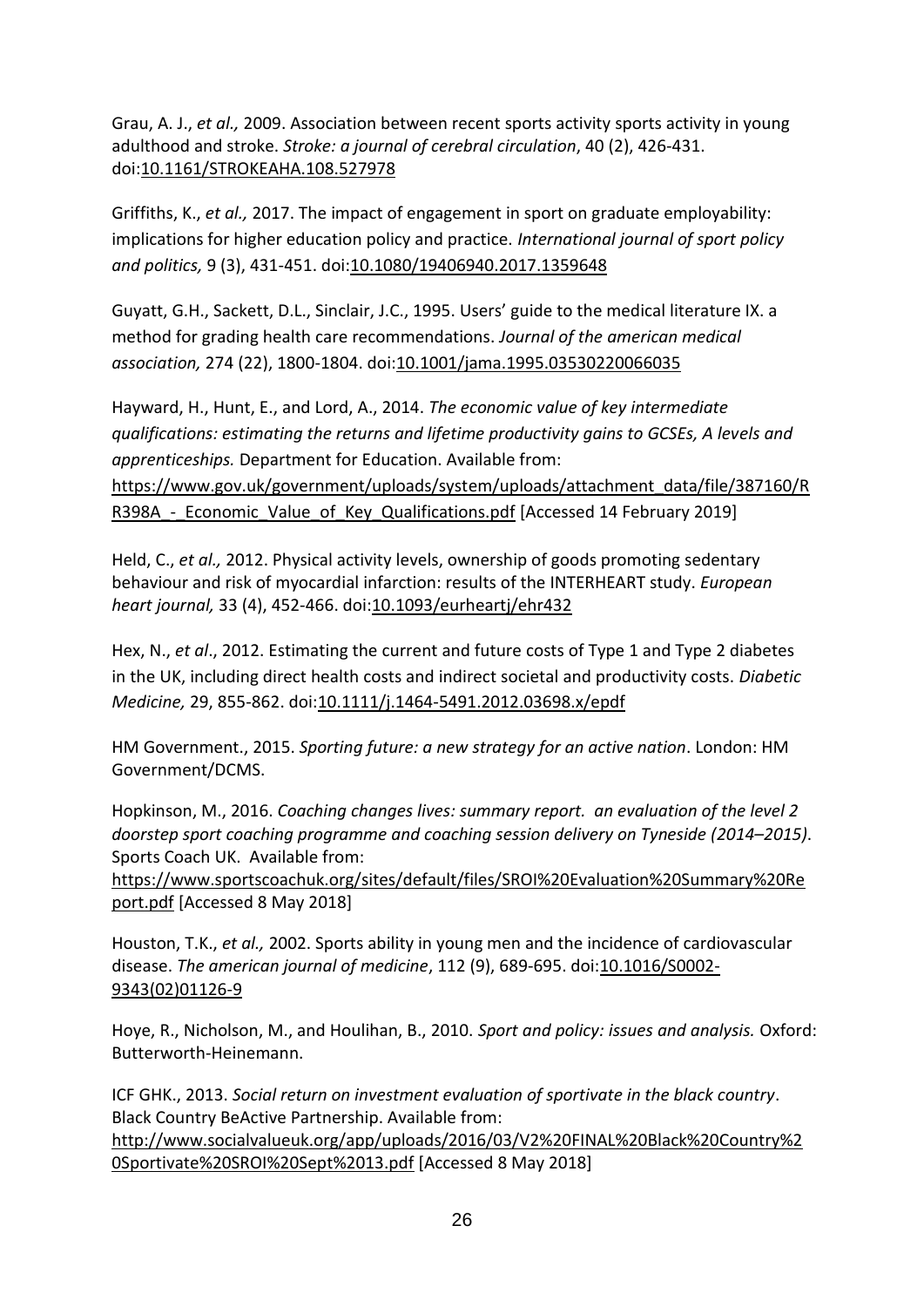Join in., 2014. *Hidden diamonds: Uncovering the true value of sport volunteers*. Sport and Recreation Alliance. Available from: [https://www.joininuk.org/hidden-diamonds-true-value](https://www.joininuk.org/hidden-diamonds-true-value-of-sport-volunteers/)[of-sport-volunteers/](https://www.joininuk.org/hidden-diamonds-true-value-of-sport-volunteers/) [Accessed 8 May 2018]

King, N., 2009. *Sport policy and governance: local perspectives.* Oxford: Butterworth-Heinemann.

Larson, 2006. Exercise is associated with reduced risk for incident dementia among persons 65 years of age and older. *Annals of internal medicine.* 144 (2), 73-81. doi[:10.7326/0003-](https://www.google.com/search?client=safari&rls=en&q=10.7326/0003-4819-144-2-200601170-00004&ie=UTF-8&oe=UTF-8) [4819-144-2-200601170-00004](https://www.google.com/search?client=safari&rls=en&q=10.7326/0003-4819-144-2-200601170-00004&ie=UTF-8&oe=UTF-8)

Leitzmann, M.F., *et al.,* 2008. Prospective study of physical activity and risk of postmenopausal breast cancer. *Breast cancer research,* 10 (5). doi[:10.1186/bcr2190](http://10.0.4.162/bcr2190)

Luengo-Fernandez, R., *et al*., 2013. Economic burden of cancer across the European Union: a population-based cost analysis. *The Lancet: Oncology.* 14 (12), 1165-1174. doi[:10.1016/S1470-2045\(13\)70442-X](https://doi.org/10.1016/S1470-2045(13)70442-X)

Lynch, B.M., Neilson, H,K., and Friedenreich, C.M., 2011. Physical activity and brease cancer prevention. *Physical activity and cancer,* 186 (1), 13-42. doi[:10.1007/978-3-642-04231-7\\_2](https://www.google.com/search?client=safari&rls=en&q=10.1007/978-3-642-04231-7_2&ie=UTF-8&oe=UTF-8)

Marsh, K., *et al.,* 2010. *Understanding the drivers of engagement in culture and sport: technical report*. London: CASE, DCMS.

Millar, R., and Hall, K., 2013. Social Return on Investment (SROI) and performance measurement. *Public management review.* 15, 923–41. doi[:10.1080/14719037.2012.698857](https://doi.org/10.1080/14719037.2012.698857)

Monninkhof, E.M., et al., 2007. Physical Activity and Breast Cancer: A Systematic Review. *Epidemiology.* 18 (1), 137-157. doi[:10.1097/01.ede.0000251167.75581.98](http://10.0.4.73/01.ede.0000251167.75581.98)

New Economics Foundation (NEF)., 2004. *Measuring social impact: The foundation of social return on investment.* London: New Economics Foundation.

Newman, M., *et al.,* 2010. *Understanding the impact of engagement in culture and sport, a systematic review of the learning impacts for young people*. London: CASE, DCMS.

Nicholls, J., *et al.,* 2009. *A guide to Social Return on Investment*. Office of the Third Sector, Cabinet Office.

Nicholls, J., *et al.,* 2012. *A guide to Social Return on Investment*. The SROI Network.

Peters, T.M., *et al.,* 2009. Physical activity and postmenopausal breast cancer risk in the NiH-AARP diet and health study. *Cancer epidemiology, biomarkers and prevention,* 18 (1), 289- 296.

Prince, M., *et al*. (2014). *Dementia UK: Update Second edition.* Alzheimers Society. Available from[: http://www.alzheimers.org.uk/site/scripts/download\\_info.php?fileID=2323](http://www.alzheimers.org.uk/site/scripts/download_info.php?fileID=2323) [Accessed 14 February 2019]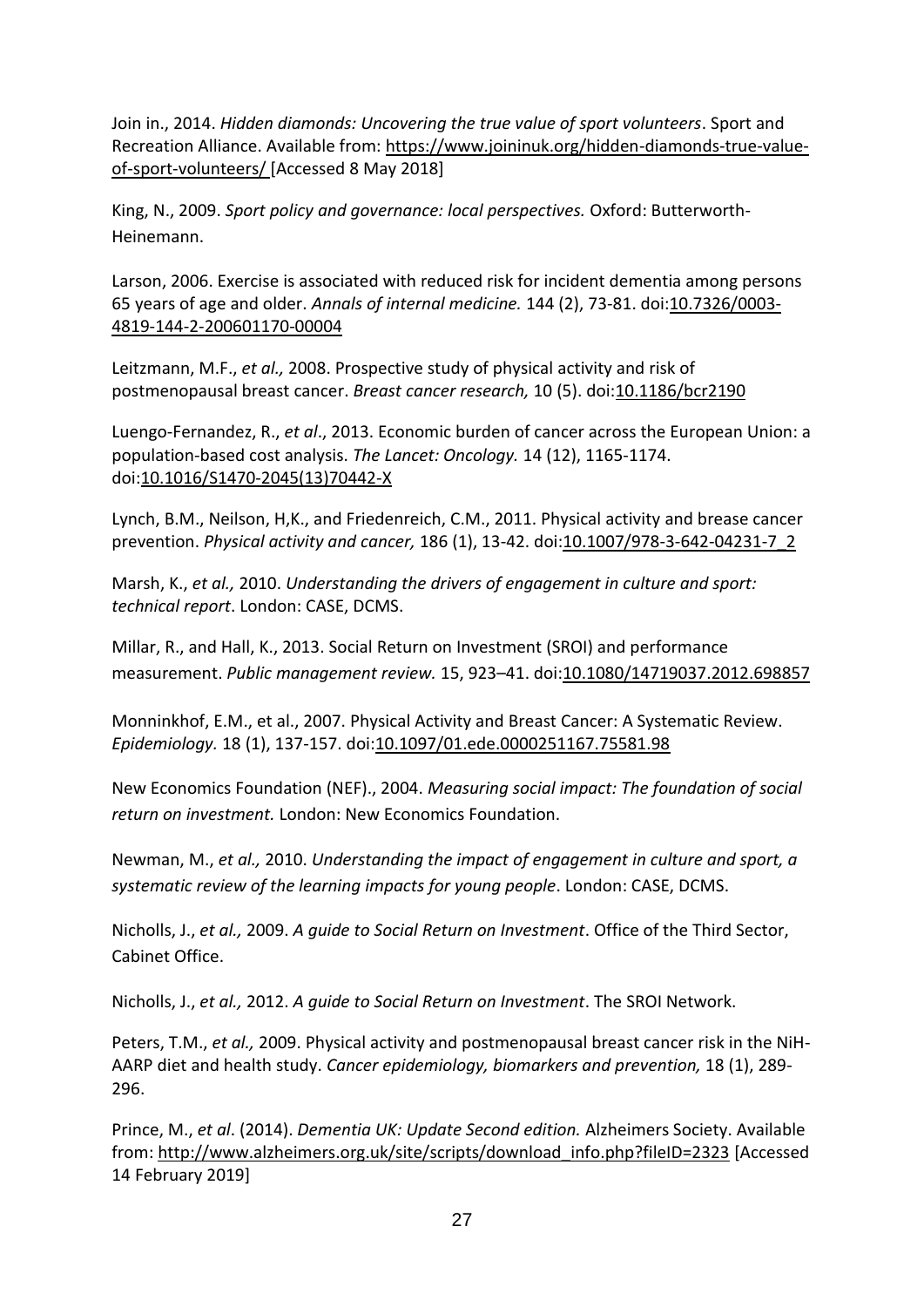Public Health England., 2014. *Everybody active, every day. An evidence-based approach to physical activity. Public* Health England. Available from: [https://assets.publishing.service.gov.uk/government/uploads/system/uploads/attachment\\_](https://assets.publishing.service.gov.uk/government/uploads/system/uploads/attachment_data/file/374914/Framework_13.pdf) [data/file/374914/Framework\\_13.pdf](https://assets.publishing.service.gov.uk/government/uploads/system/uploads/attachment_data/file/374914/Framework_13.pdf) [Accessed 25 November 2018]

Ryan, P., and Lyne, I., 2008. Social enterprise and the measurement of social value: methodological issues with the calculation and application of the social return on investment. *Education, knowledge and economy,* 2 (3), 223-237. doi[:10.1080/17496890802426253](https://doi.org/10.1080/17496890802426253)

Sackett, D.L., *et al.,* 1996. Evidence based medicine: what it is and what it isn't. *British medical journal,* 312 (71). doi[:10.1136/bmj.312.7023.71](http://10.0.4.112/bmj.312.7023.71)

Sattlemair, J., *et al.,* 2011. Dose response between physical activity and risk of coronary heart disease: a meta analysis. *Circulation,* 124 (7), 789-795. doi[:10.1161/CIRCULATIONAHA.110.010710](http://10.0.4.137/CIRCULATIONAHA.110.010710)

Shibli, S., Kokolakakis, T., and Davies, L., 2014. *Child taking part survey: multivariate analysis of the determinants of child participation in arts, sport, heritage, museums and libraries summary report*. Sport Industry Research Centre. Available from: [https://wcd.coe.int/ViewDoc.jsp?Ref=Rec\(92\)13&Sector=secCM&Language=lanEnglish&Ver](https://wcd.coe.int/ViewDoc.jsp?Ref=Rec(92)13&Sector=secCM&Language=lanEnglish&Ver=rev&BackColorInternet=9999CC&BackColorIntranet=FFBB55&BackColorLogged=FFAC75) [=rev&BackColorInternet=9999CC&BackColorIntranet=FFBB55&BackColorLogged=FFAC75](https://wcd.coe.int/ViewDoc.jsp?Ref=Rec(92)13&Sector=secCM&Language=lanEnglish&Ver=rev&BackColorInternet=9999CC&BackColorIntranet=FFBB55&BackColorLogged=FFAC75) [Accessed 8 May 2018]

Shiroma, E.J., and Lee, I.M., 2010. Physical activity and cardiovascular health: lessons learned from epidemiological studies across age, gender, and race/ethnicity. *Circulation,*  122 (7), 743-752. doi[:10.1161/CIRCULATIONAHA.109.914721](http://10.0.4.137/CIRCULATIONAHA.109.914721)

Smith, N., Jenkins, S., and Taylor, P., 2012. *Final social impact evaluation of the cadbury spots v stripes community programme*. Birmingham: Ecorys.

Social Value UK., 2014. *SROI and cost benefit analysis: Spot the difference, or chalk and cheese?*. Available from: [http://www.socialvalueuk.org/resource/sroi-and-cost-benefit](http://www.socialvalueuk.org/resource/sroi-and-cost-benefit-analysis/)[analysis/](http://www.socialvalueuk.org/resource/sroi-and-cost-benefit-analysis/) [Accessed 8 May 2018]

Sport England., 2003. *Sports volunteering in England 2002*. Sport England. Available from: [https://www.sportengland.org/media/3383/valuing-volunteering-in-sport-in-england](https://www.sportengland.org/media/3383/valuing-volunteering-in-sport-in-england-summary-report.pdf)[summary-report.pdf](https://www.sportengland.org/media/3383/valuing-volunteering-in-sport-in-england-summary-report.pdf) [Accessed 25 November 2018]

Sport England., 2013*. Economic value of sport in England*. Sport England.

Sport England., 2016. *Towards an active nation: strategy 2016 - 2021*. Sport England.

Sport England., 2018. *Active People Interactive.* Sport England. Available from: [https://activepeople.sportengland.org](https://activepeople.sportengland.org/) [Accessed 20 November 2018].

Taylor, P., *et al.,* 2015. *Social impacts of engagement with culture and sport*. CASE, DCMS. Available from: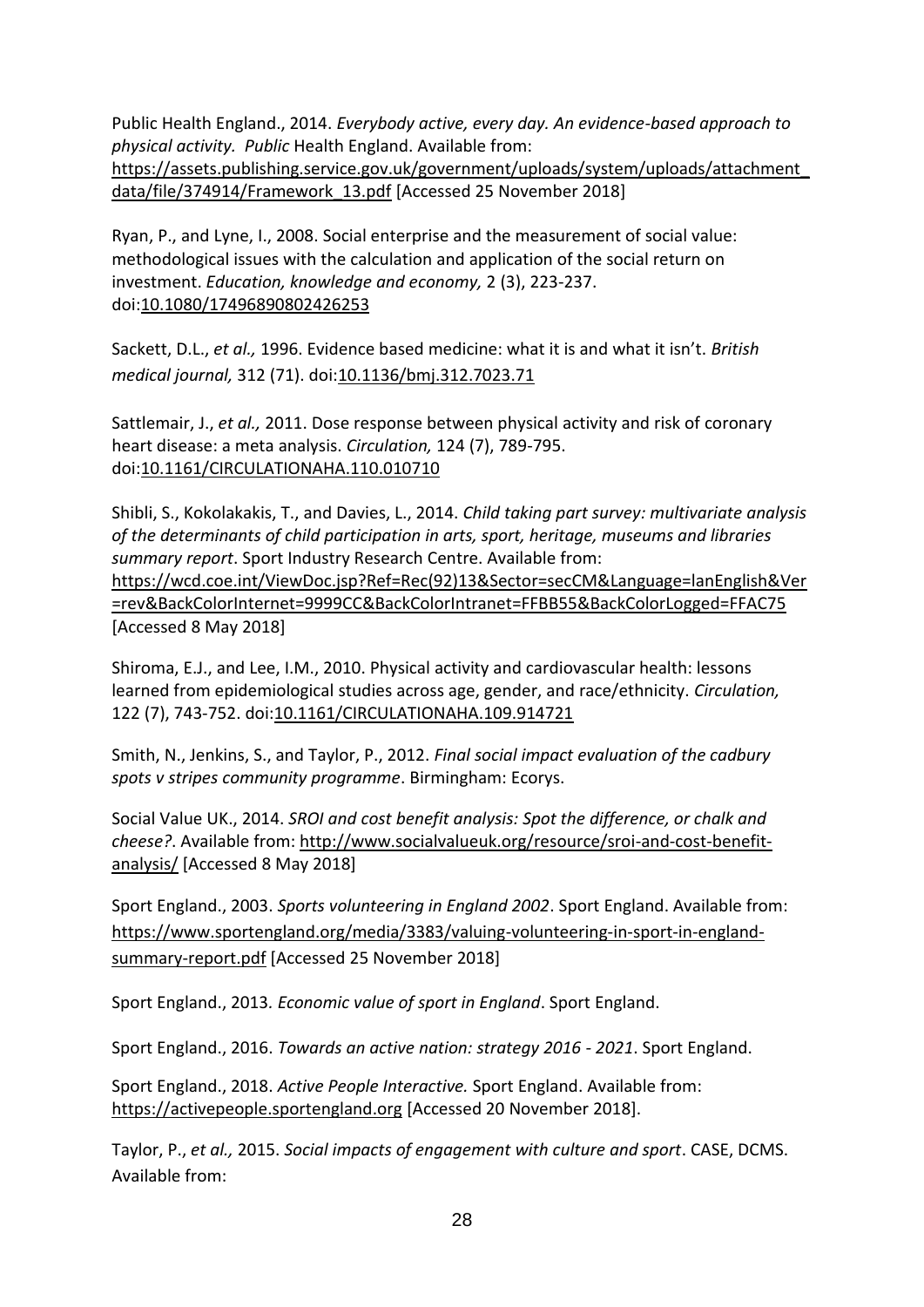[https://assets.publishing.service.gov.uk/government/uploads/system/uploads/attachment\\_](https://assets.publishing.service.gov.uk/government/uploads/system/uploads/attachment_data/file/416279/A_review_of_the_Social_Impacts_of_Culture_and_Sport.pdf) [data/file/416279/A\\_review\\_of\\_the\\_Social\\_Impacts\\_of\\_Culture\\_and\\_Sport.pdf](https://assets.publishing.service.gov.uk/government/uploads/system/uploads/attachment_data/file/416279/A_review_of_the_Social_Impacts_of_Culture_and_Sport.pdf) [Accessed 8 May 2018]

TNS., 2013. Active people survey 5-7: Technical report. TNS BMRB. Available from: [https://www.sportengland.org/media/3388/active-people-survey-6\\_technical](https://www.sportengland.org/media/3388/active-people-survey-6_technical-report_final.pdf)report final.pdf [Accessed 8 May 2018]

Trotter, L., *et al.,* 2014. *Measuring the social impact of community investment: A guide to using the wellbeing valuation approach.* Available from: [https://www.hact.org.uk/measuring-social-impact-community-investment-guide-using](https://www.hact.org.uk/measuring-social-impact-community-investment-guide-using-wellbeing-valuation-approach)[wellbeing-valuation-approach](https://www.hact.org.uk/measuring-social-impact-community-investment-guide-using-wellbeing-valuation-approach) [Accessed 6 November 2018].

Vardakoulias, O., 2013. *Economics in policy-making 4: Social CBA and SROI*. New Economics Foundation. Available from: [http://www.nef-consulting.co.uk/wp](http://www.nef-consulting.co.uk/wp-content/uploads/2014/10/Briefing-on-SROI-and-CBA.pdf)[content/uploads/2014/10/Briefing-on-SROI-and-CBA.pdf](http://www.nef-consulting.co.uk/wp-content/uploads/2014/10/Briefing-on-SROI-and-CBA.pdf) [Accessed 8 May 2018]

Veliz, P., and Shakib, S., 2012. Interscholastic sports participation and school based delinquency: does participation in sport foster a positive high school environment. *Sociological spectrum,* 32 (6), 558-580. doi[:10.1080/02732173.2012.700837](https://doi.org/10.1080/02732173.2012.700837)

Warburton, D.E.R., Nicol, C.W., and Bredin S.S.D., 2006. Health benefits of physical activity: the evidence. *Canadian medical association journal*, 174 (6), 801-809. doi[:10.1503/cmaj.051351](https://dx.doi.org/10.1503%2Fcmaj.051351)

Warburton, D.E.R., *et al.,* 2007. Evidence-informed physical activity guidelines for Canadian adults. *Canadian journal of public health,* 98 (2). doi[:10.1139/H07-123](https://doi.org/10.1139/H07-123)

Wilson, S.J., and Lipsey, M.W., 2000. Wilderness challenge programs for delinquent youth: a meta-analysis of outcome evaluations. *Evaluation and program planning*, 23 (1), 1-12. doi[:10.1016/S0149-7189\(99\)00040-3](https://doi.org/10.1016/S0149-7189(99)00040-3)

Wolin K.Y., *et al.,* 2009. Physical activity and colon cancer prevention: a meta-analysis. *British journal of cancer,* 100, 611–616. doi[:10.1038/sj.bjc.6604917](http://10.0.4.14/sj.bjc.6604917)

Xu, Q., *et al.,* 2010. Physical activities and future risk of Parkinson Disease. *Neurology,* 75 (4), 341-348. doi[:10.1212/WNL.0b013e3181ea1597](http://10.0.4.188/WNL.0b013e3181ea1597)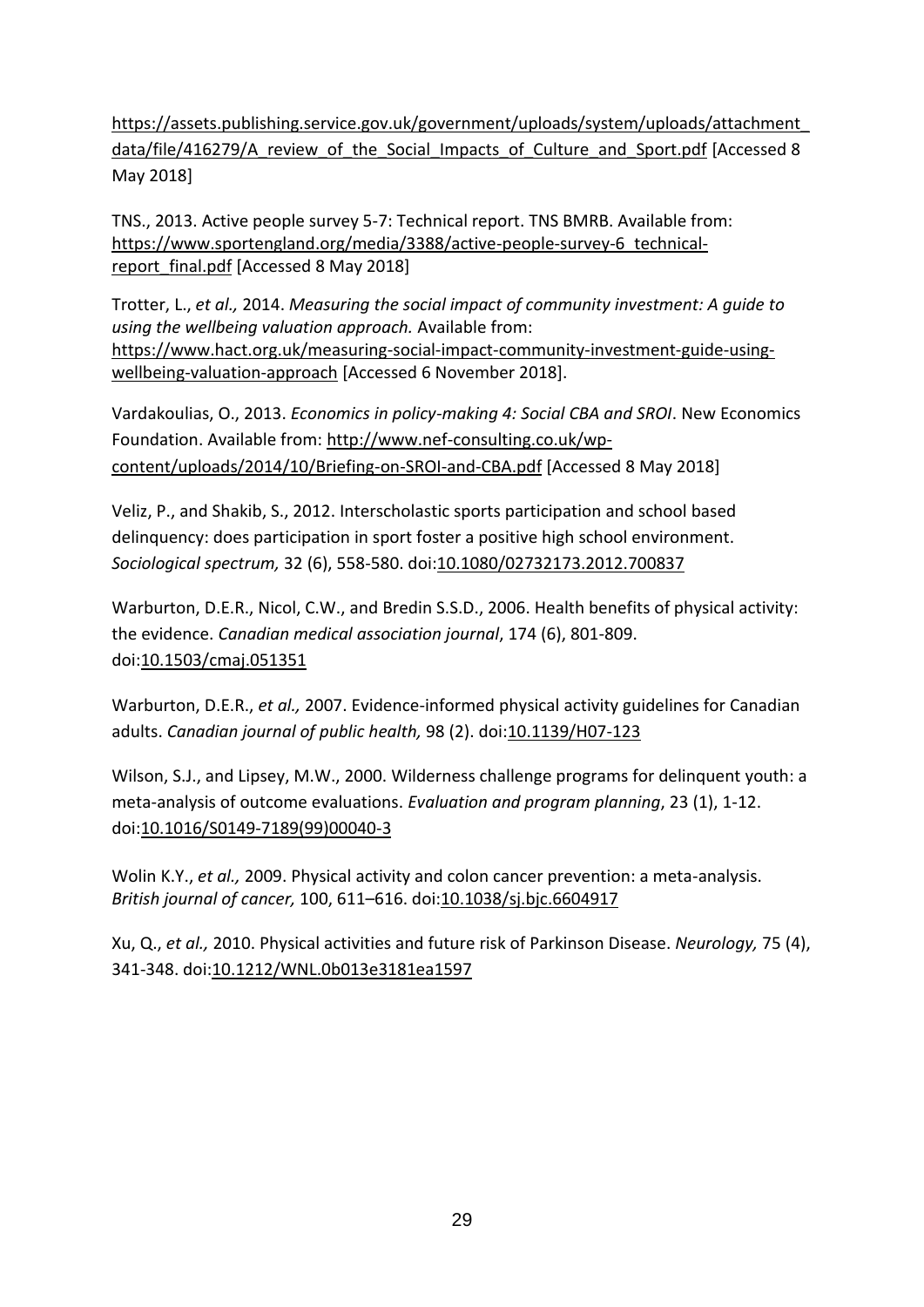| <b>Outcomes</b>                 |                                                   | <b>Change in outcome</b>                                                                                                                                              | <b>Key references</b>                                                                                                                   |  |
|---------------------------------|---------------------------------------------------|-----------------------------------------------------------------------------------------------------------------------------------------------------------------------|-----------------------------------------------------------------------------------------------------------------------------------------|--|
| <b>Health</b>                   | <b>Coronary Heart Disease</b><br>(CHD) and Stroke | Participation in sport and exercise at moderate intensity in adults<br>reduces risk of CHD and Stroke in active men and women by an<br>average of 30% (range 11%-52%) | Grau et al., 2009; Held et al., 2012; Houston et al., 2002;<br>Sattelmair et al., 2011; Shiroma and Lee, 2010.                          |  |
|                                 | Cancer (Breast)                                   | Participation in sport and exercise at moderate intensity in adults<br>reduces risk of breast cancer in active women by 20% (range<br>10%-30%)                        | Eliassen et al., 2011; Leitzmann et al., 2008; Lynch et al.,<br>2011; Monninkhof, 2007; Peters et al., 2009; Warburton et<br>al., 2006. |  |
|                                 | Cancer (Colon)                                    | Participation in sport and exercise at moderate intensity in adults<br>reduces risk of developing colon cancer by 24%                                                 | Warburton et al., 2006; Wolin et al., 2009.                                                                                             |  |
|                                 | Type 2 diabetes                                   | Participation in sport and exercise at moderate intensity in adults<br>reduces risk of Type 2 diabetes by 10%                                                         | Warburton et al., 2006; Warburton et al., 2007.                                                                                         |  |
|                                 | Dementia                                          | Participation in sport and exercise at moderate intensity in adults<br>reduces risk of developing dementia by 30% (range 21%-52%)                                     | Bowen, 2012; Buchman et al., 2012; Larson et al, 2006; Xu<br>et al., 2010.                                                              |  |
|                                 | Good health                                       | Sports participants are 14.1% more likely to (self) report good<br>health than non-participants                                                                       | Fujiwara et al., 2014a.                                                                                                                 |  |
| <b>Crime</b>                    | Criminal incidences                               | Sports participation reduces criminal incidents for males aged 10-<br>24 years by 1%                                                                                  | Veliz & Shakib, 2012; Wilson & Lipsey, 2000.                                                                                            |  |
| <b>Education</b>                | <b>Educational attainment</b>                     | Sports participation increases educational attainments (aged 11-                                                                                                      | Centers for Disease Control and Prevention, 2010; Newman                                                                                |  |
|                                 | Human capital                                     | 18) by 1%                                                                                                                                                             | et al., 2010.                                                                                                                           |  |
|                                 |                                                   | Participation in sport at university develop enhanced knowledge<br>skills and abilities (human capital).                                                              | Griffiths, et al., 2017.                                                                                                                |  |
| <b>Subjective</b><br>well-being | Life satisfaction                                 | Sports participants have higher life satisfaction than non-<br>participants                                                                                           | Fujiwara et al, 2014a.                                                                                                                  |  |
|                                 |                                                   | Sports volunteers have higher life satisfaction than non-<br>volunteers                                                                                               | Join in, 2014; Trotter et al., 2014.                                                                                                    |  |
| <b>Human</b><br>resources       | Non-market benefits                               | Volunteers create non-market benefits to the organisations they<br>give their time to.                                                                                | Sport England, 2003.                                                                                                                    |  |

# **Table 1: The relationship between sport and social outcomes**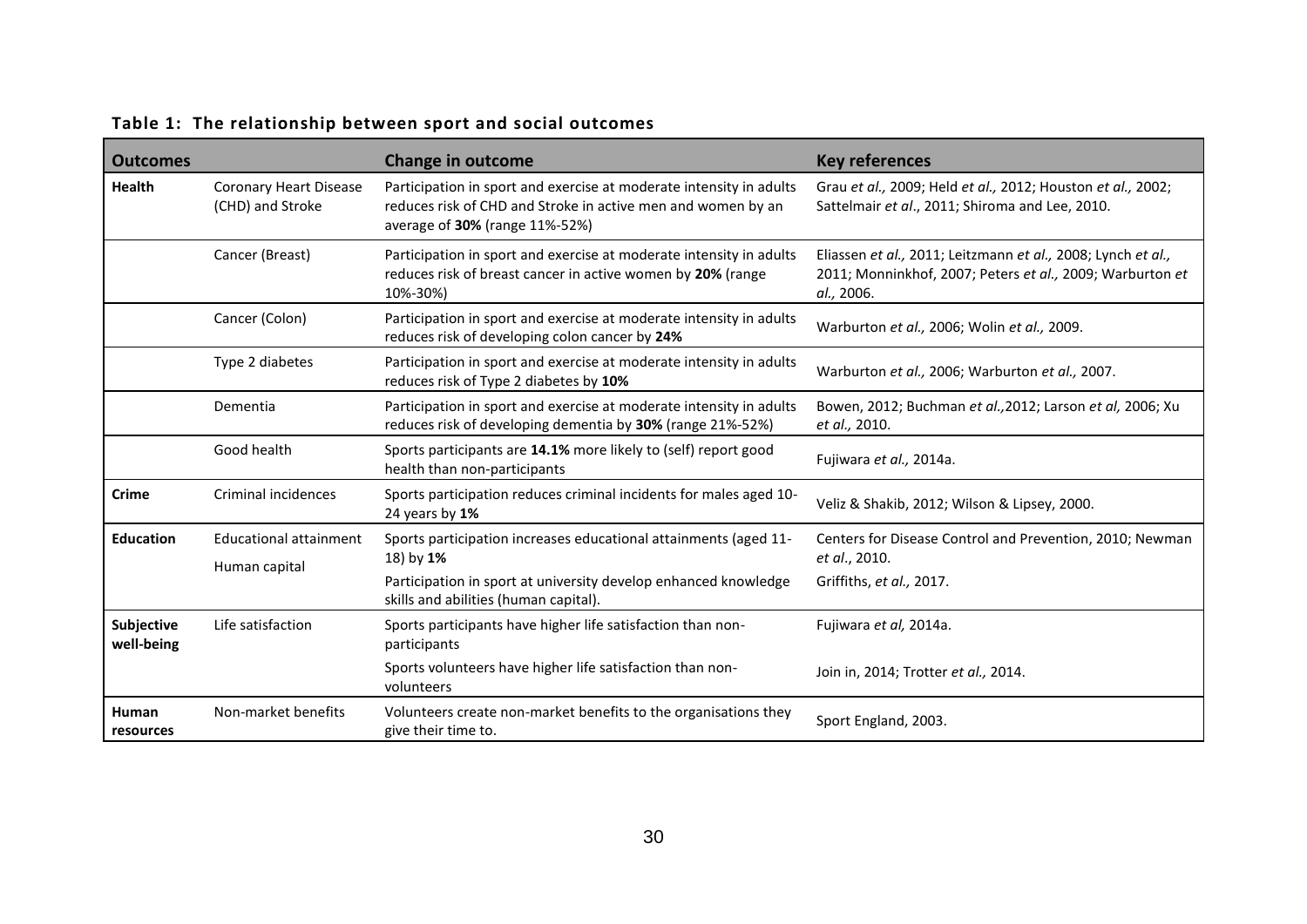|  |  | Table 2: Health valuation summary 2013/14 |
|--|--|-------------------------------------------|
|--|--|-------------------------------------------|

| <b>Outcomes</b>         | <b>Persons</b> | Value per person $(f)$ | Total (£m) |
|-------------------------|----------------|------------------------|------------|
| <b>CHD &amp; Stroke</b> | 279,089        | £3,635                 | £1,014.48  |
| <b>Breast Cancer</b>    | 2,760          | £47,908                | £132.23    |
| <b>Colon Cancer</b>     | 1,669          | £47,908                | £79.94     |
| <b>Type 2 diabetes</b>  | 67,464         | £3,545                 | £239.16    |
| <b>Dementia</b>         | 66,879         | £32,887                | £2,199.43  |
| <b>Good health</b>      | 15,211,195     | £100                   | £1,516.06  |
|                         |                |                        | £5,181.31  |

|  | Table 3: Other outcomes valuation summary 2013/14 |  |  |  |  |
|--|---------------------------------------------------|--|--|--|--|
|--|---------------------------------------------------|--|--|--|--|

| <b>Outcomes</b>              | <b>Persons</b> | Value per person/<br>case $(f)$ | Total (£m) |
|------------------------------|----------------|---------------------------------|------------|
| <b>Crime</b>                 | 25,584         | £1,590                          | 40.67      |
| Educational                  |                |                                 |            |
| <b>Attainment</b>            | 3,919          | £1,221                          | 4.79       |
| Human Capital enhancement    | 224,002        | £5,824                          | 1,304.59   |
| <b>Subjective well-being</b> |                |                                 |            |
| <b>Participants</b>          | 15,585,399     | £1,127                          | 17,564.74  |
| <b>Volunteers</b>            | 5,457,072      | £2,357                          | 12,862.32  |
| <b>Human resources</b>       | 5,457,072      | £1,429                          | 7,795.55   |

# **Table 4: Summary SROI calculation 2013/14**

|                 |                                     | Value (£m) |
|-----------------|-------------------------------------|------------|
| <b>Inputs</b>   | Sport England                       | 403.47     |
|                 | <b>UK Sport</b>                     | 72.10      |
|                 | Local authorities                   | 1,040.58   |
|                 | Secondary schools                   | 488.20     |
|                 | <b>HE Institutions</b>              | 46.80      |
|                 | <b>DCMS</b>                         | 7.53       |
|                 | Youth Sports Trust                  | 16.60      |
|                 | Sports participants                 | 13,589.11  |
|                 | Volunteers                          | 7,795.55   |
|                 | Total                               | 23,459.94  |
|                 |                                     |            |
| <b>Outcomes</b> | Value of health-related outcomes    | 5,181.31   |
|                 | Value of crime                      | 40.67      |
|                 | Value of education-related outcomes | 1,309.38   |
|                 | Value of subjective well-being      | 30,427.06  |
|                 | Value of human resources            | 7,795.55   |
|                 | Total                               | 44,753.97  |
|                 |                                     |            |
| <b>SROI</b>     |                                     | 1.91       |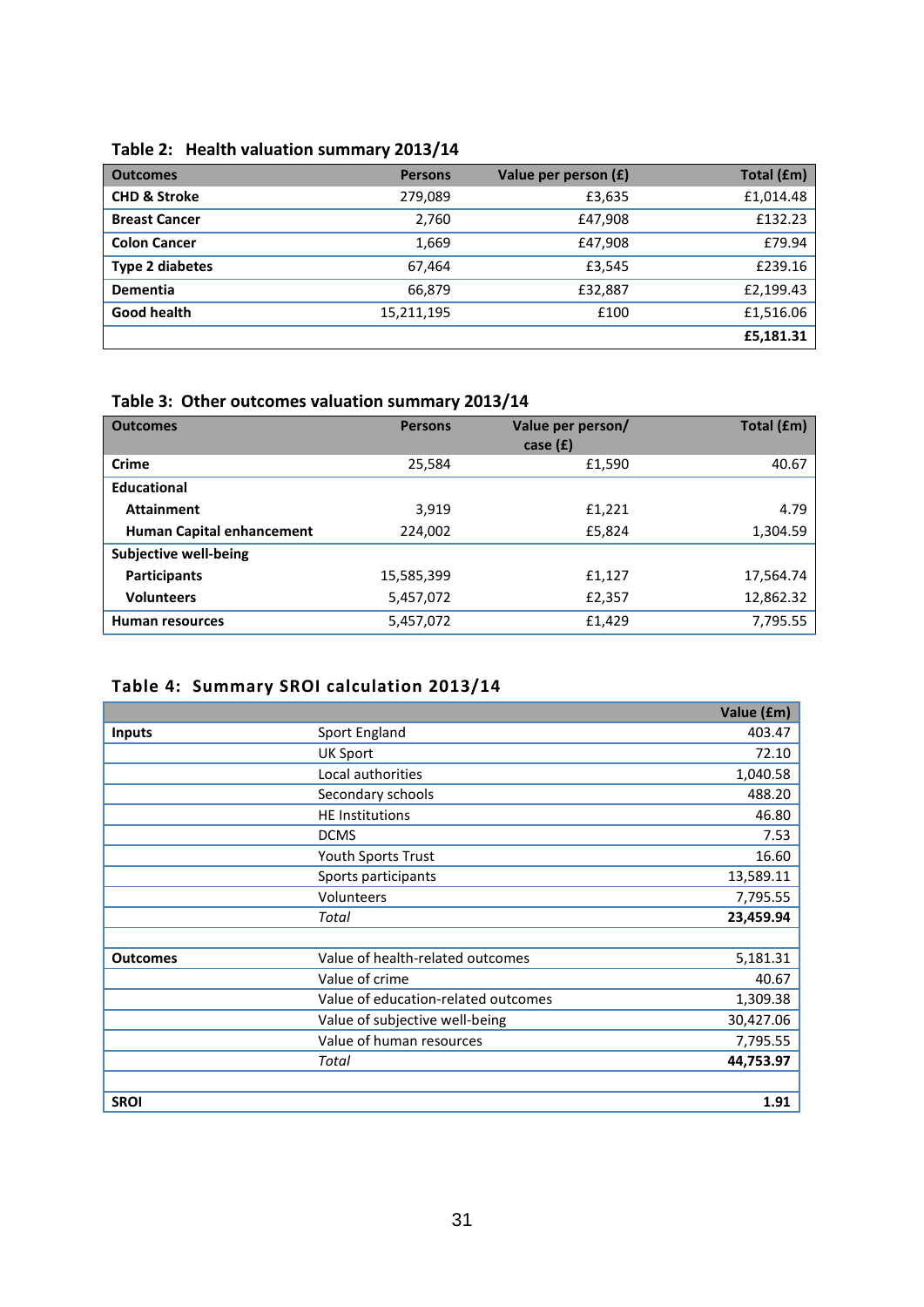#### **Figure 1: Stages of a SROI**



#### **Figure 2: Stakeholders**